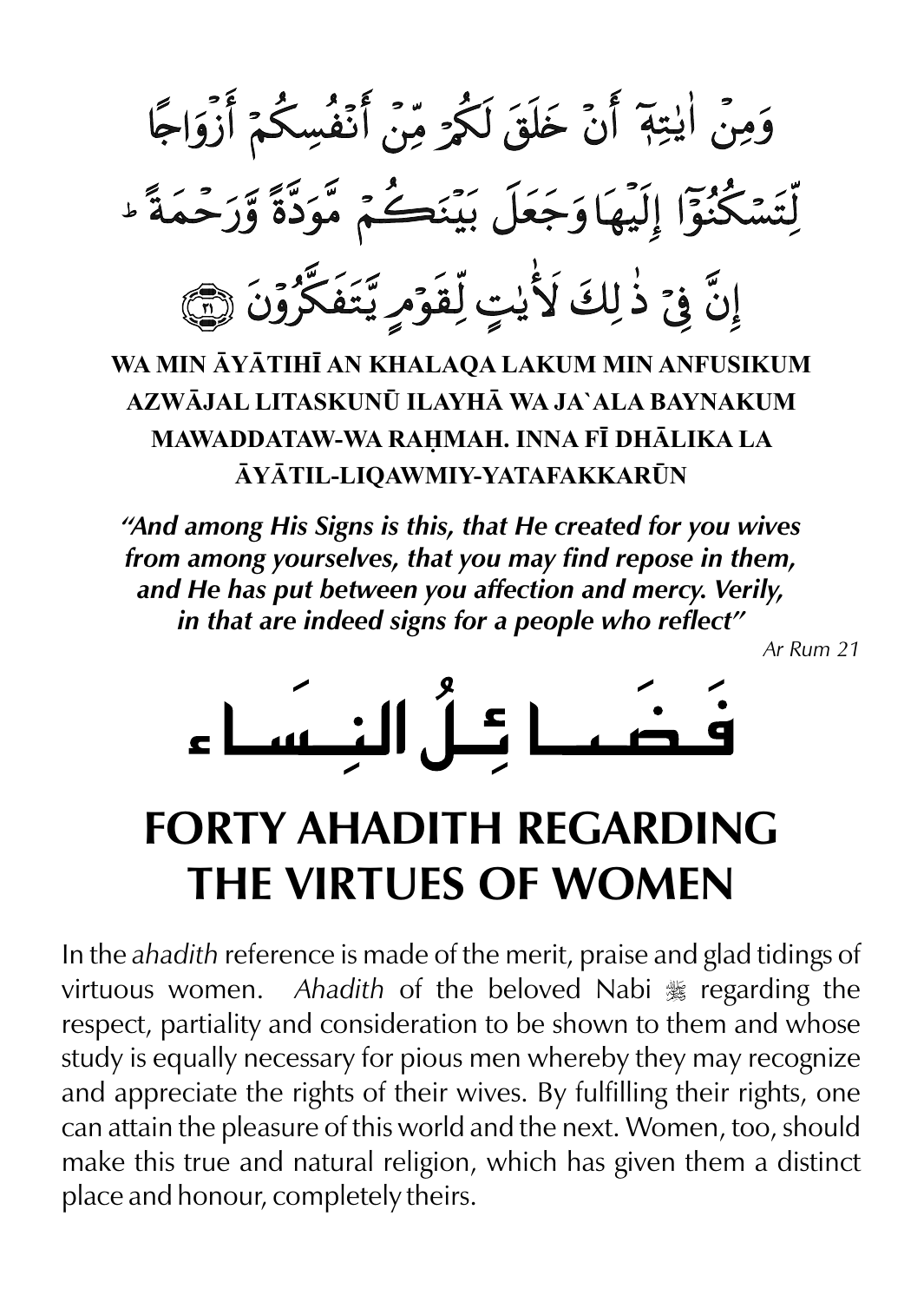# **CONTENTS**

| 3. THE GREAT BENEVOLENCE OF RASULULLAH @<br>(WHO WAS A MERCY UNTO MANKIND) ON HIS WIVES $*$ |  |
|---------------------------------------------------------------------------------------------|--|
| 4. EMPHASIZING THE RIGHTS, FAVOUR AND POSITION                                              |  |
| 5. ALTERING OUR PRESENT OPINION AND MODE                                                    |  |
| 6. THE STATUS OF WOMEN IN ISLAM, THE TRUE RELIGION21                                        |  |
| 7. THE GOVERNANCE AND SUPERVISION OF WOMEN                                                  |  |
|                                                                                             |  |
| 9. MANNERS AND WAYS TO THE EASY FULFILLMENT                                                 |  |
| 10. RESPECT FOR THE PEOPLE FOLLOWING THE                                                    |  |
| 11. FINALLY AN IMPORTANT MESSAGE CONCERNING                                                 |  |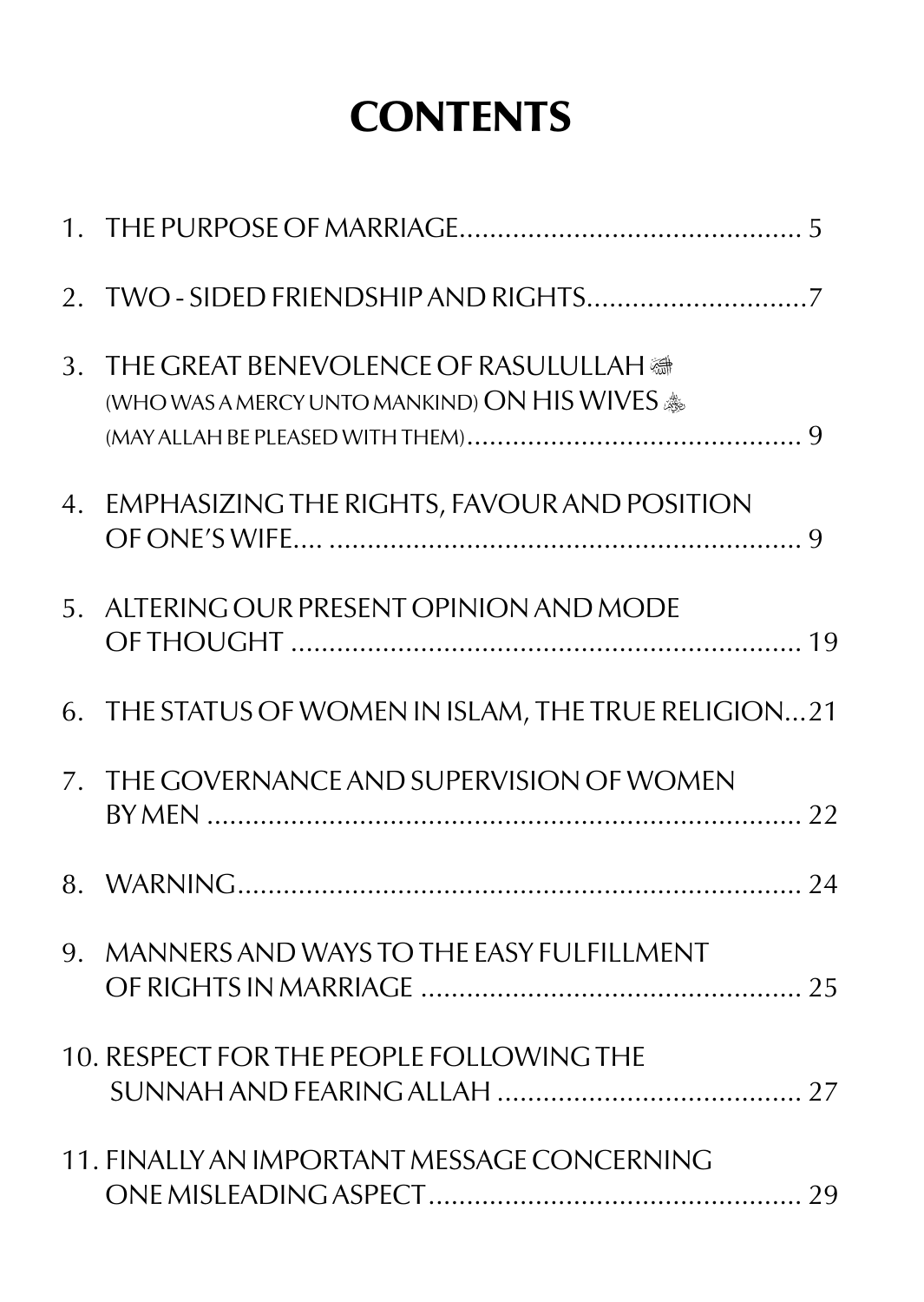بِسْمِ اللهِ الرَّحْمٰنِ الرَّحِيْمِ ١

اَلْحَمْدُ لِلّٰهِ رَبِّ الْعٰلَمِيرَ\_ ٢ الرَّحْمٰنِ الرَّحِيمِ ٣ مٰلِكِ يَوْمِالدِّيْنِي ١وَالصَّلٰوةُ وَالسَّلَامُ عَلٰى سَيِّدِ الْمُرْسَلِيْنَ ١ وَرَحْمَةٍ لِّلْعَا لَمِيْنَ۞ الَّذِيۡ قَالَ اَنَا خَاتِمُ النَّبِيِّينَ لَانَبِيَّ بَعَدِيٍّ وَعَلَى اٰلِهٖ وَاَصْحَابِهٖ اَجْمَعِيْنَ

**BISMILLHIR-RAMNIR-RAM**

## **AL-AMDU LILLHI RABBIL-`LAMN. AR-RAMNIR-RAM MLIKI YAWMID-DN. WA - ALTU WAS-SALMU `AL SAYYIDIL S S MURSALN. WA RAMATIL-LIL-`LAMN. ALLADH QLA ANA KHTIMUN-NABIYYNA L NABIYYA BA`D WA `AL LIH WA AS-ABIH AJMA`N**

#### **I) THE PURPOSE OF MARRIAGE**

All praise be to Allah  $\mathcal{H}$ , the Lord of the Worlds, the Beneficent and Merciful, Master of the Day of *qiyamah*, and blessings and mercy on the chief of the *Ambiya* who declared his finality in his *Nabuwwah* saying *"I am the seal of Nabuwwah, there is no Nabi after me"*, and the blessings and mercy be upon his family and the *Sahabah* t.

After the reciting of the *Khutba*, Allah <del>.</del> has mentioned in the *Ayah*:

وَمِنْ اٰيٰتِهٖٓ أَنْ خَلَقَ لَكُمْ مِّنْ أَنْفُسِكُمْ أَزْوَاجًا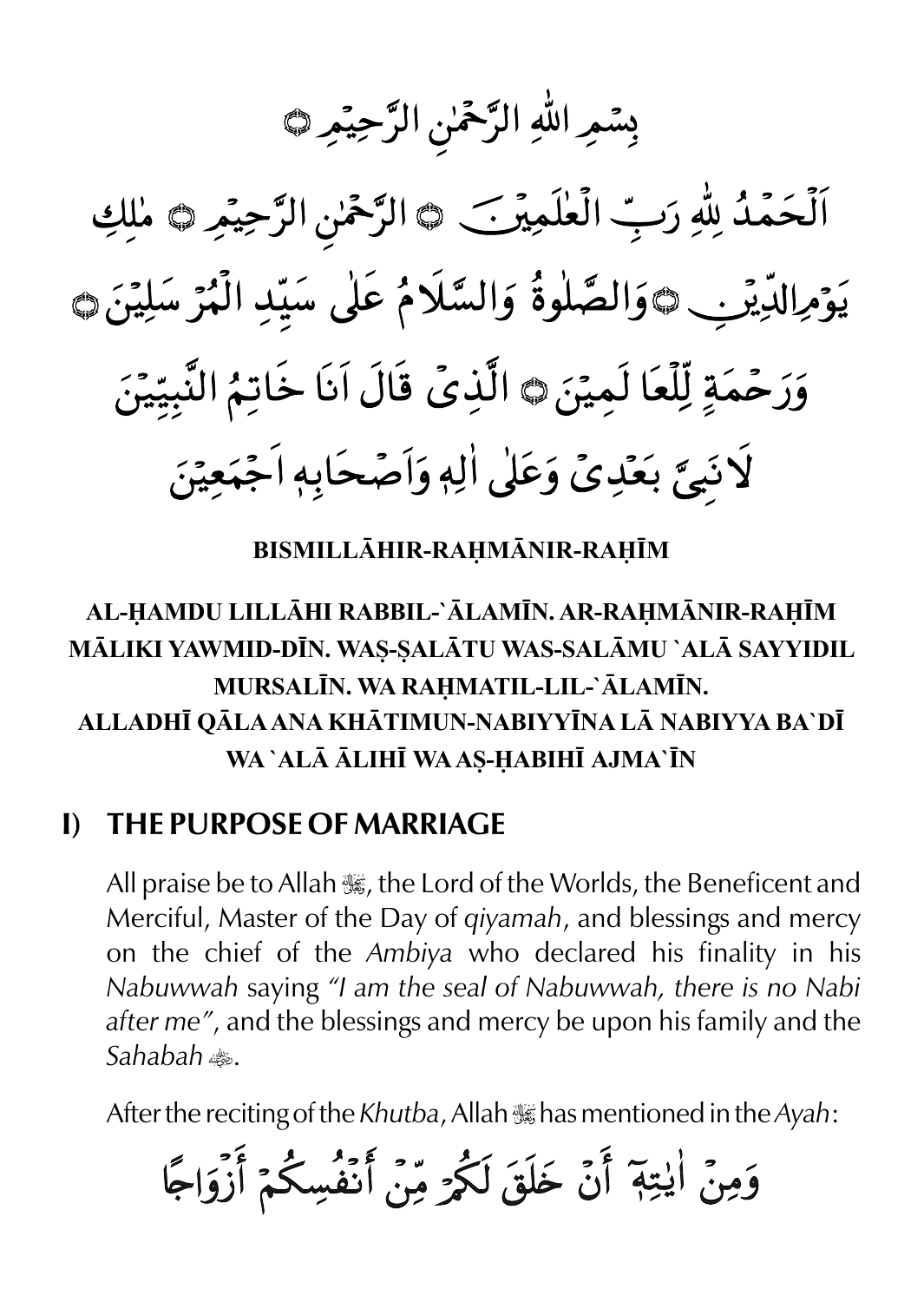لِّتَسْكُنُوٓا إِلَيْهَاوَجَعَلَ بَيْنَكُمْ مَّوَدَّةً وَّرَحْمَةً ۚ إِنَّ فِيَ ذٰلِكَ لَأَيْتٍ لِّقَوَمٍ يَّتَفَكَّرُونَ ۞

# **WA MIN YTIH AN KHALAQA LAKUM MIN ANFUSIKUM AZWJAL LITASKUN¤ ILAYH** WA JA`ALA BAYNAKUM MAWADDATAW-WA RAHMAH. **INNA F DHLIKA LA YTIL-LIQAWMIY-YATAFAKKAR¤N**

*And among His Signs is this, that He created for you wives from among yourselves, that you may find repose in them, and He has put between you affection and mercy. Verily, in that are indeed signs for a people who reflect* 

*Ar Rum 21*

Whatever the necessities needed from women by men, if one has to ponder, it will result in contentment of the heart, comfort and satisfaction.

From this we gather the primary reason for married life is tranquility and peace of the heart. In whichever home this is present, he has in fact attained the purpose of his creation in this life, and wherever a lack of this occurs, despite having everything else, in the matrimonial sense, he will remain unsuccessful and without purpose. *Ma'ariful Qur'an*

In this so called enlightened and liberated age, we have disgraced and reduced women to such a state, wherein we are unaware of their rights, and with the misconception of liberation and the guise of religious freedom, we further oppress and destroy these rights resulting in the unhappy state of their present lives and eventual punishment in the hereafter.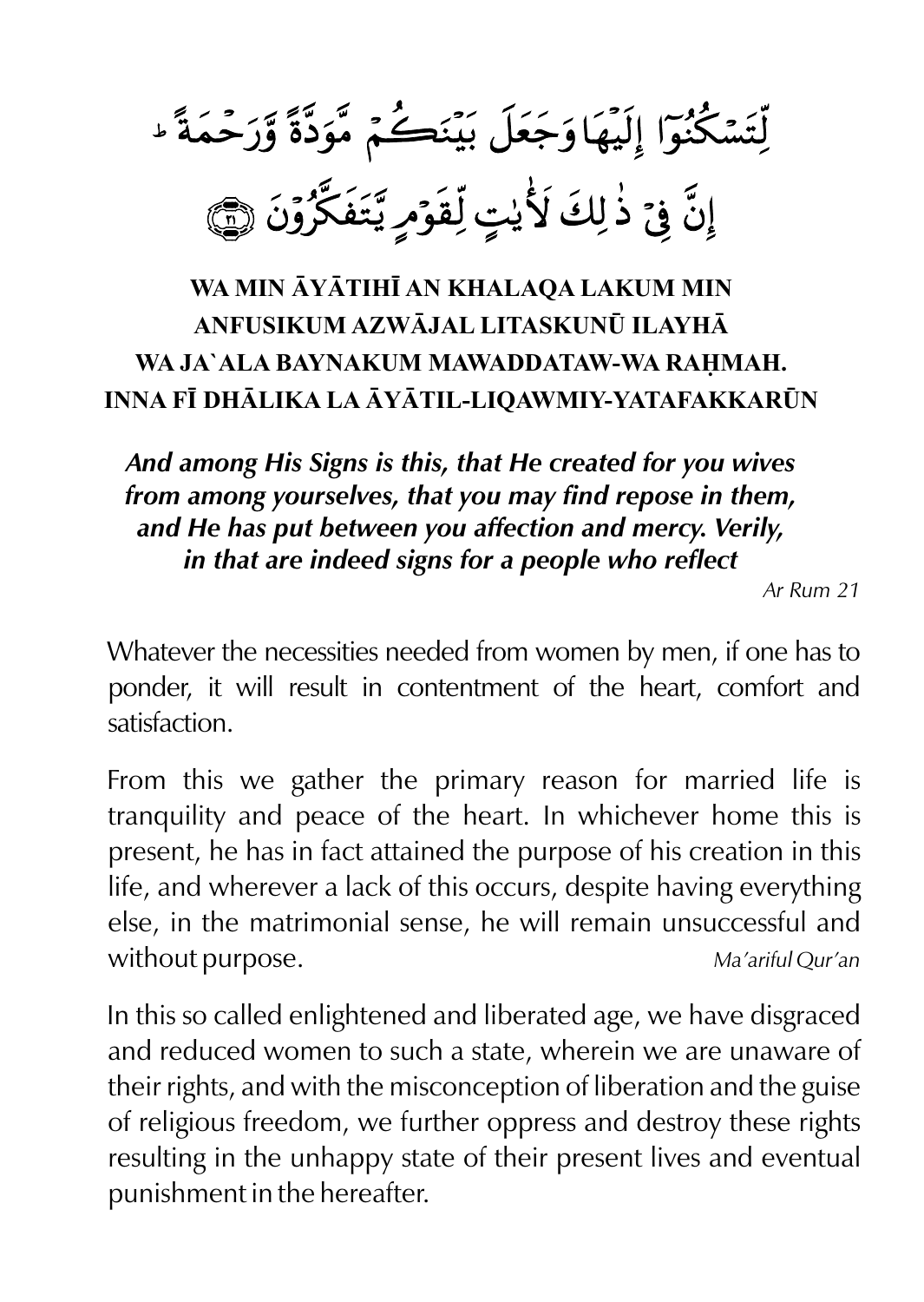The *ayah* has based the peace of the heart as the purpose of marriage and only with both partners knowing each others right and fulfilling them, can this be realised. Otherwise, the argument in the pursuit of matrimonial rights would destroy the peace so desperately sought. The husband/wife relationship is not such as could be maintained by any fixed rule nor implemented by a just court.

Only the fear of Allah  $\frac{1}{2}$  and the questioning in the hereafter would bring about the fruition of this purpose, Allah  $\frac{1}{16}$  has in fact blessed His slaves with an additional gift by not confining matrimonial rights to only religious and legal aspects but has included the natural and sensual aspects by fixing love and tenderness in their hearts; whereby that bond may be strengthened and fulfilled. Allah  $\frac{1}{26}$  says:

وَجَعَلَ بَيْنَكُمْ مَّوَدَّةً

```
WA JA`ALA BAYNAKUM MAWADDAH
```
*"We have kept love and perseverance between them" (i.e. between husband and wife.)* 

*Ar Rum 21*

#### **II) TWO SIDED FRIENDSHIP AND RIGHTS**

Just as the fulfillment of rights in love is not one sided but bothsided, between the two, the love and sympathy for each other, similarly rights are not confined to one but the rights concerning both partners.

*Thereafter, Allah*  $\mathbb{R}$  *has mentioned:* 

وَلَهُنَّ مِثْلُ الَّذِيِّ عَلَيْهِنَّ بِالْمَعْرُوْفِ ۚ وَلِلرِّجَالِ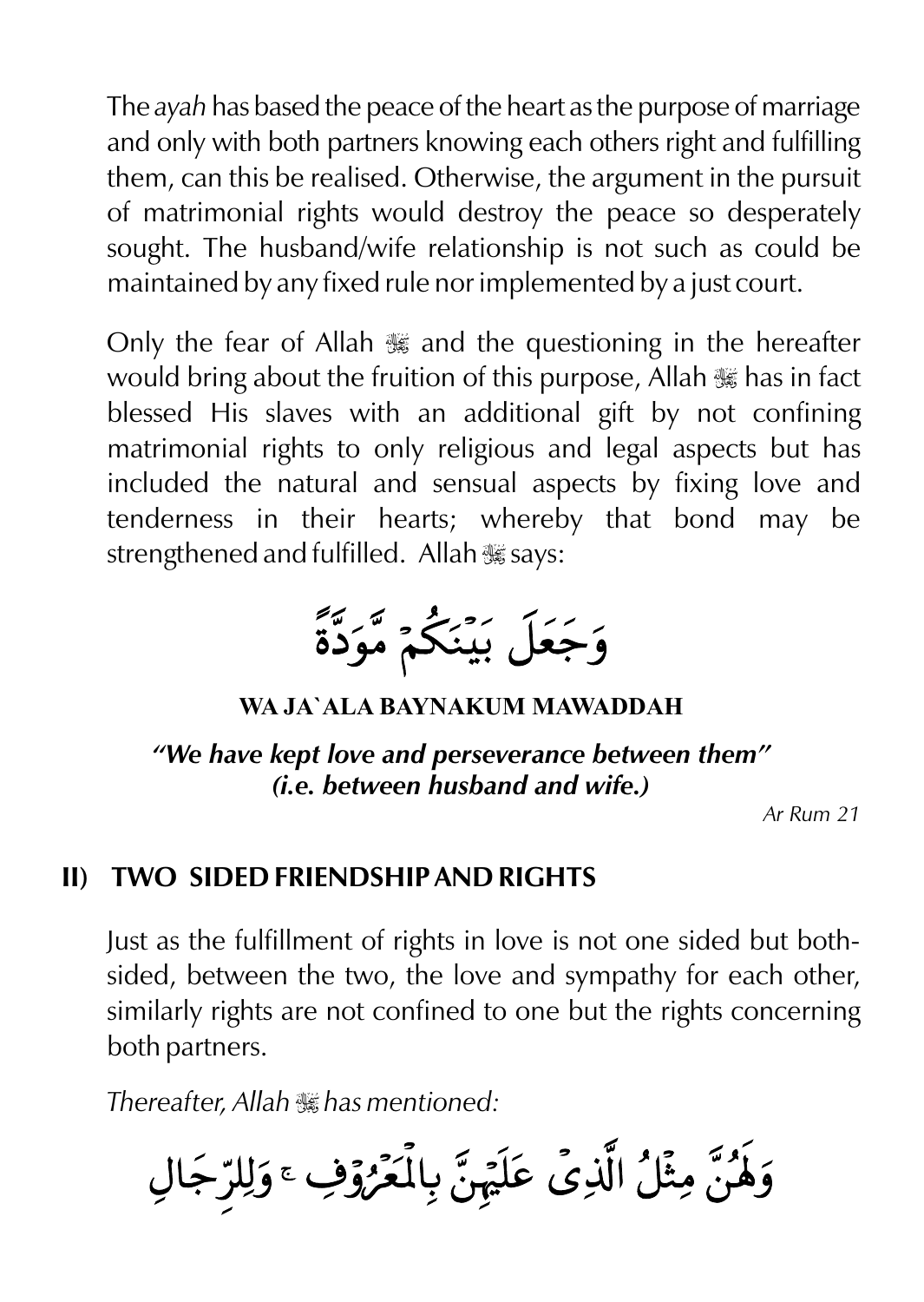عَلَيْهِنَّ دَرَجَةً ۖ وَاللَّهُ عَزِيْزٌ حَكِمٌ ۚ لِسَىٰ

#### **WA LAHUNNA MITHLUL-LADHI `ALAYHINNA BILMA`R¤FI WA LIRRIJLI `ALAYHINNA DARAJAH WALLHU `AZZUN AKM**

*And they (women) have rights (over their husbands as regards living expenses) similar (to those of their husbands) over them (as regards obedience and respect) to what is reasonable, but men have a degree (of responsibility) over them. And Allah is All-Mighty, All-Wise Al Baqarah 228*

Allah  $\mathbb R$  who is Most Merciful and Most Bountiful has in this verse mentioned the rights of women before mentioning men, because man, by nature of his strength and God-given superiority, is able to attain and pursue his rights over women, whereas the dilemma of women is that they are not by nature able to attain their rights by way of force.

Another indication in this *ayah* is that men should, in their relation to women regarding rights, make it easy for them.

In the conclusion of the above *ayah* wherein mention is made that whoever, in opposition to women, exceeded themselves, it is not meant by way of rights nor benefit in the hereafter, but by way of wisdom. And in the matter of fulfilling rights, one point of wisdom is the *ahadith* of Abdullah Bin Abbas  $\triangle$  mentioned in relation to the explanation of the above *ayah, t*hat man has been granted a lofty position by Allah  $\frac{1}{2}$ , therefore they should exercise greater patience. If a deficiency occurs from the woman's side then the demand of his position is that he should accommodate her and maintain *sabr* (patience) and establish consistency in the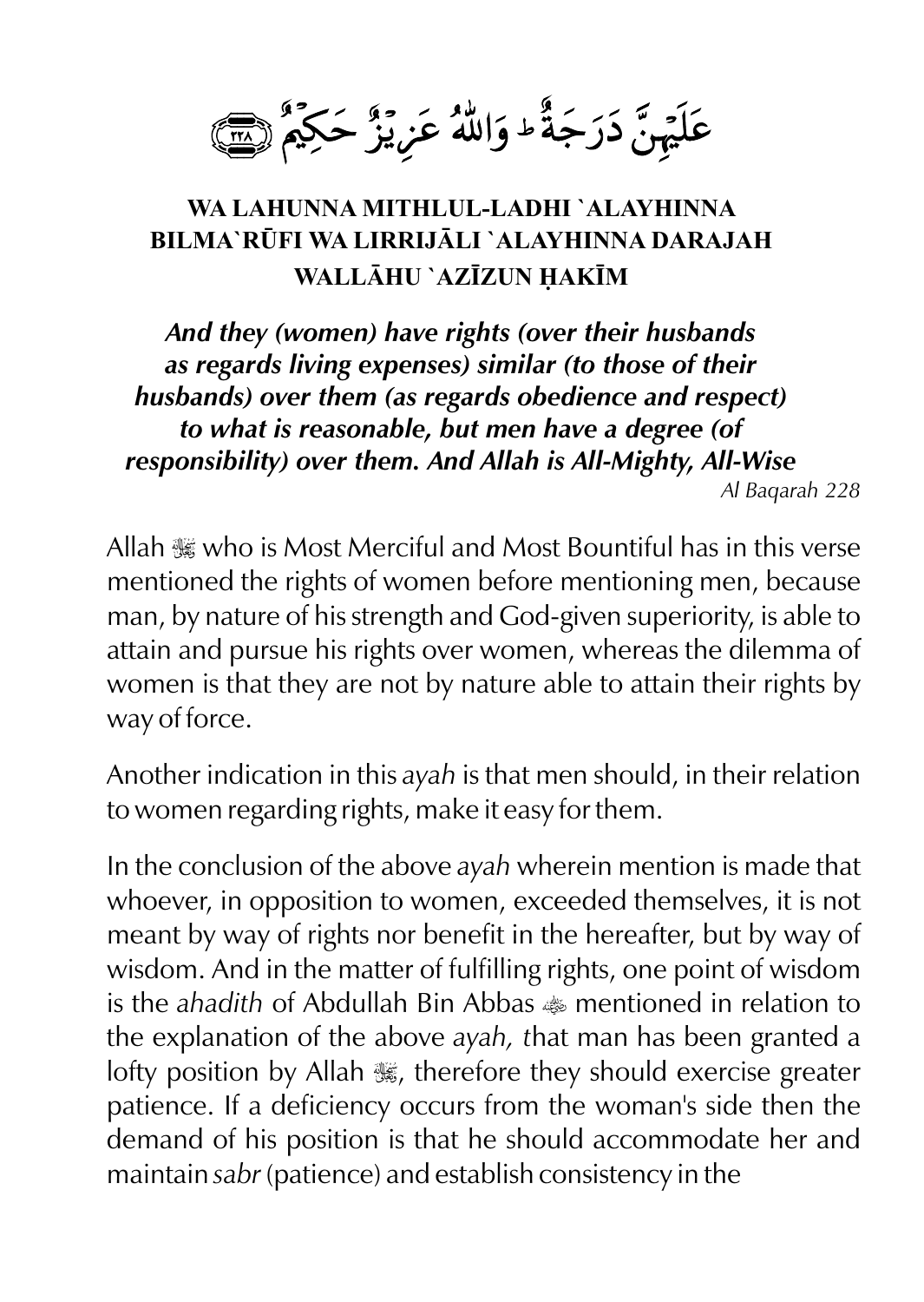fulfillment of his rights. Even in this age many pious person's actions are in accordance with this. Whatever other benefits regarding the wisdoms of this *ayah* are mentioned in numerous *tafasir* (commentaries) the summing up is that man's benefit can be attained through the means of women.

#### **III) THE GREAT BENEVOLENCE OF RASULULLAH**  $\frac{1}{26}$  **(WHO WAS A MERCY UNTO MANKIND) ON HIS WIVES (MAY ALLAH** I **BE PLEASED WITH THEM)**

Rasulullah  $*$  displayed much kindness to women and greatly raised their honour. He showed concern for every deficiency of theirs, equating minor duties and favours of women to the great achievements of warriors in battle.

If, by the wisdom of Allah . women were created weak and delicate in the physical sense, then He has put the burden of responsibility of their lives on man by making him responsible for the providing of women, their, necessities, and has guided man to display tenderness and affection unto them, maintaining harmony and tolerance with them, and has strongly admonished man in his cruelty to women. In connection with the partiality and appreciation to the creation of women, we will now mention 40 *ahadith* of Rasulullah r*.*

#### **IV) EMPHASIZING THE RIGHTS, FAVOUR AND POSITION OF ONE'S WIFE**

**1.** Jabir  $\triangleq$  related that on the occasion of the farewall pilgrimage (*Hajjatul-Wida*), on the day of *Arafah*, Rasulullah  $\frac{1}{28}$  said: *"O, people with regard to your wives fear Allah* I*." (Al Hadith)*  In this Hadith, men are made aware of their responsibility to women. They should not remain ignorant of the retribution and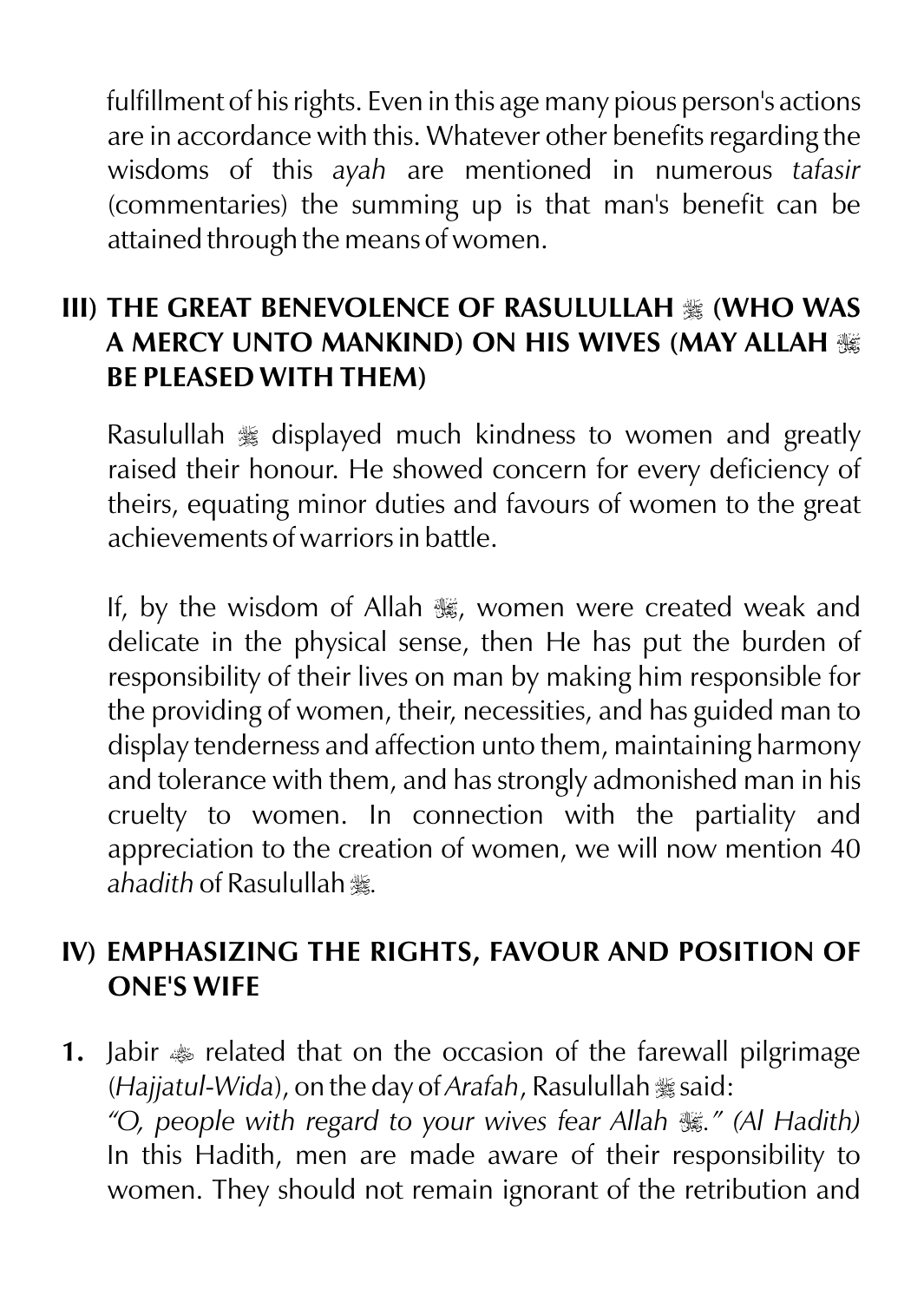account of Allah, They should fear Allah , and remember that between them and their wives is Allah  $\mathbb{R}$ . It is for his benefit and comfort that she is brought into a Nikah agreement with him and made lawful unto him. His wife is in the trust and protection of Allah  $\mathcal{H}$ . If a husband is oppressive, then he will be violating a trust given by Allah  $\frac{1}{2}$  and will become an oppressor.

# **2. EMPHASIS ON** *WASIYYAH* **(BEQUEST).**

*Rasulullah*  $*$  has mentioned "Accept this advice of mine that in *matters concerning the rights of women, maintain kindness."*  Observing that kindness must be shown to all, but the Rahmatullil-alamin  $\frac{1}{26}$  has emphasized it by making it a "bequest" unto his *ummah* regarding women. With regard to kindness to women he emphasized on the words "accept *wasiyah*" (accept advice).

# **3. GOOD CONDUCT TOWARDS ONE'S WIFE IS A PRECONDITION FOR PERFECT FAITH (***IMAN***).**

Aisha Siddiqah  $*$  narrated from Rasullulah  $*$  that amongst Muslims, that person is more perfect in *Iman* whose conduct is good with everyone and especially with his wife his attitude is one of kindness and love. *Tirmidhi*

# **4. THE BEARER OF GOODNESS AND KINDNESS.**

Abu Hurairah  $\triangleq$  narrates from Rasulullah  $\triangleq$  saying: Amongst *Muslims*, the most perfect in *Iman* is he who has good conduct, and the best among you is the one who is good and kind in regard to the rights of his wives. *Tirmidhi*

# 5. *RASULULLAH* \* EMPHASIZING HIS POINT.

*"Amongst you the best is that person who shows good conduct towards his wife and I am the best for my wives."*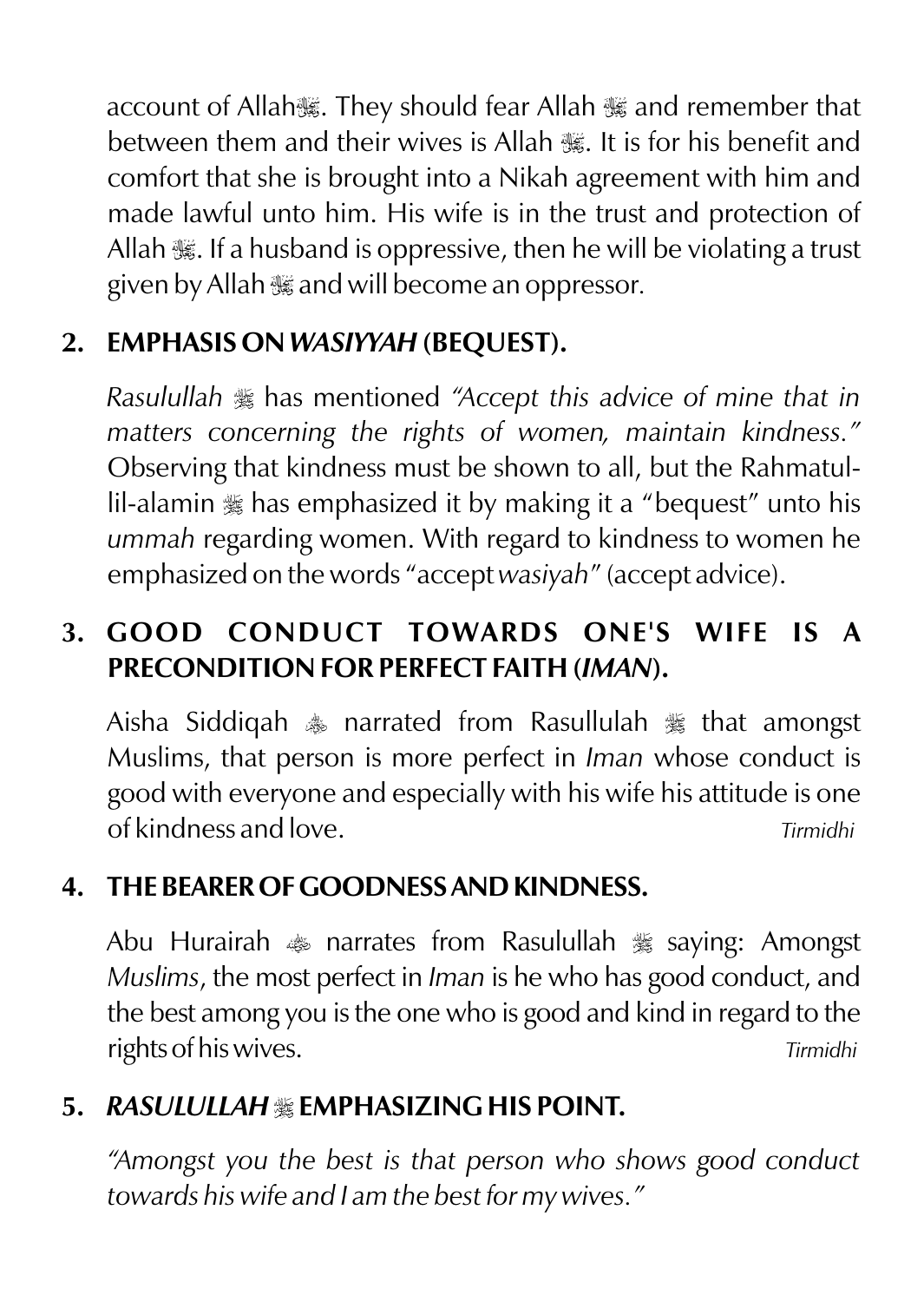#### **6. ENTRANCE TO** *JANNAH*.

The woman who dies when her husband is pleased with her shall enter *Jannah*. Observe how easily a woman may enter *Jannah*.

#### **7. REQUEST ON SPENDING ON WIVES.**

It is narrated from Abu Darda  $\triangleq$  who mentions, *"My friend Abul Qasim*  $\frac{1}{28}$  *instructed me to spend on my wife according to my capacity."* Observe the emphasis on spending on one's wife.

## **8. TO ATTAIN THE STATUS OF** *JIHAD***.**

Rasulullah  $\frac{1}{26}$  has mentioned that a woman engaged in her household duties attains the position of fighting in the path of Allah **K** (Jihad).

## **9. REWARD ATTAINED BY BRINGING COMFORT TO ONE'S WIFE**

Rasulullah  $\frac{1}{20}$  has mentioned, to assist in your wife's household chores will obtain for you the reward of *Sadaqah*. Look! how much emphasis is stressed for the giving of comfort to one's wife! The *Shariah* has made it easy for us to attain *Jannah*.

# **10. THE OPENING OF THE EIGHT DOORS OF** *JANNAH* **FOR WOMEN**

Rasulullah  $\frac{1}{20}$  has mentioned that the woman who regularly performs her five daily *Salaah* and observes the fast in *Ramadhan*, protects her modesty, obeying and fulfilling the wishes of her husband, will enter *Jannah* through whichever door she pleases. Meaning all the eight doors are opened to such a woman. The explanation is such that whoever is punctual on the necessities of *Deen,* with minimal effort, will attain the ranks of those raised in position. Obeying the *Faraidh* is also important and emphasized.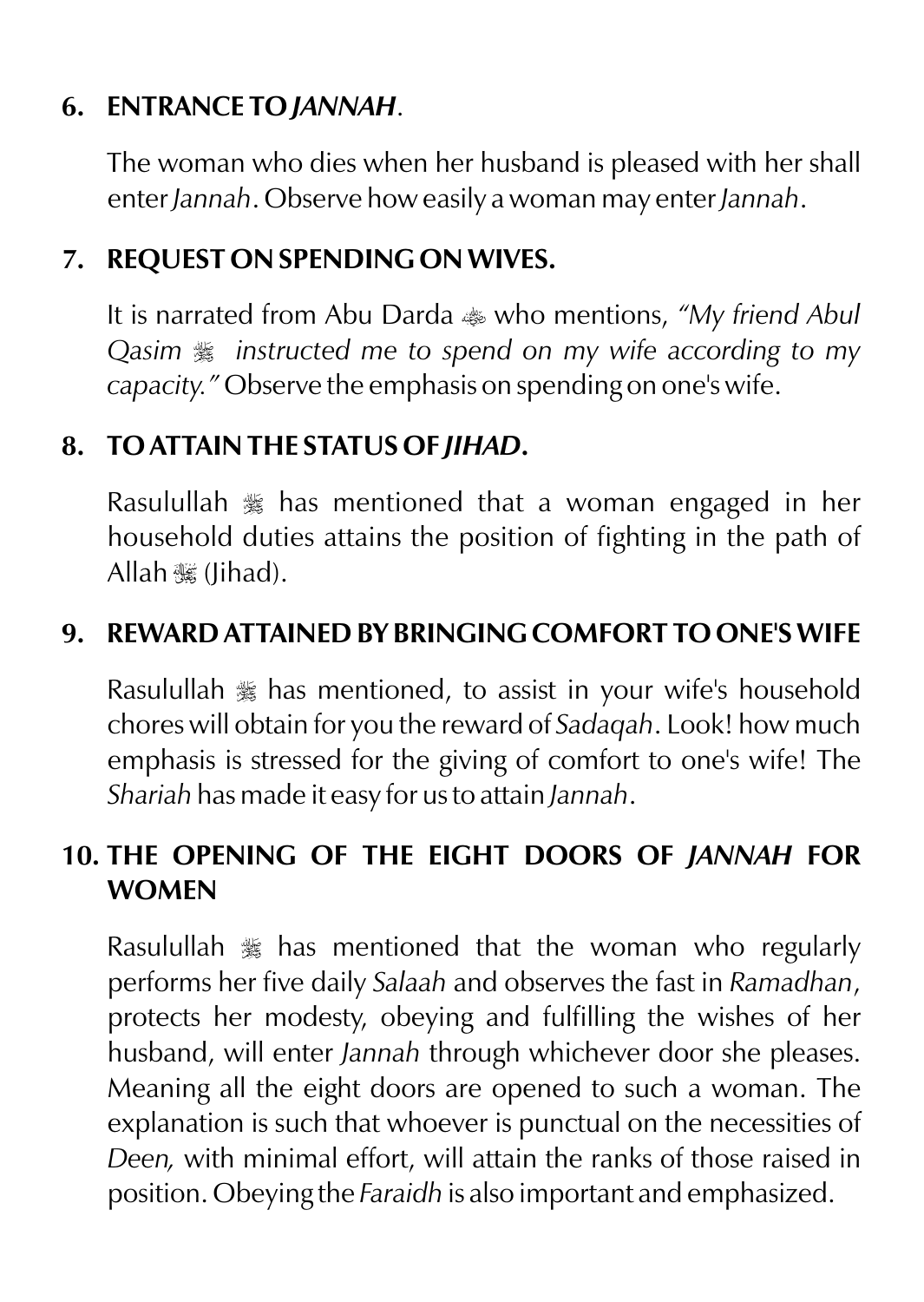#### **11. THE** *MALAA'IKAH* **AND THE ENTIRE CREATION OF THE LAND AND SEA SEEK BLESSINGS AND FORGIVENESS FOR HER**

Rasulullah  $\frac{1}{28}$  has said that the woman who obeys and follows her husband, the birds in the sky, the fish in the sea, the angels of the heavens and the animals in the jungle make *du'a* for her forgiveness. *(Al Bahr-Ul-Muheet*) By adhering to this one injunction, how much reward is attained for women? With this *Istighfar*, if any sin is committed, then she is forgiven, thereafter her degree is further raised.

#### **12. ENTERING** *JANNAH* **BEFORE MEN**

Rasulullah  $\frac{1}{28}$  has said: *"O Women! remember the pious amongst you will enter Jannah before pious men."* On gaining entry into *Jannah*, these women will have already been bathed, perfumed and made ready to be given to their menfolk in red and yellow coloured carriages, together with such children like scattered pearls. Hakimul Ummah *(Rahmatullah Alayh)* mentions; *"Women, what other benefit do you desire, your entry into Jannah will be before men, as long as the precondition of piety accompanies this and that is not something too difficult."*

 *Behishti Zewar*

# **13. THE METHOD TO ACQUIRE ALLAH'S** I **MERCY**

Rasulullah  $\frac{1}{28}$  said that, on such a woman the mercy of Allah  $\frac{1}{28}$ descends who awakens at night for *tahajjud* and awakens her husband as well to perform *tahajjud*.

#### **14. THE STATUS OF A MARTYR (***SHAHEED***)**

The woman who succumbs to death in virginity or in the process of giving birth or In the state of *nifaas* (the bleeding after childbirth) will attain the ranks of a martyr (*Shaheed)*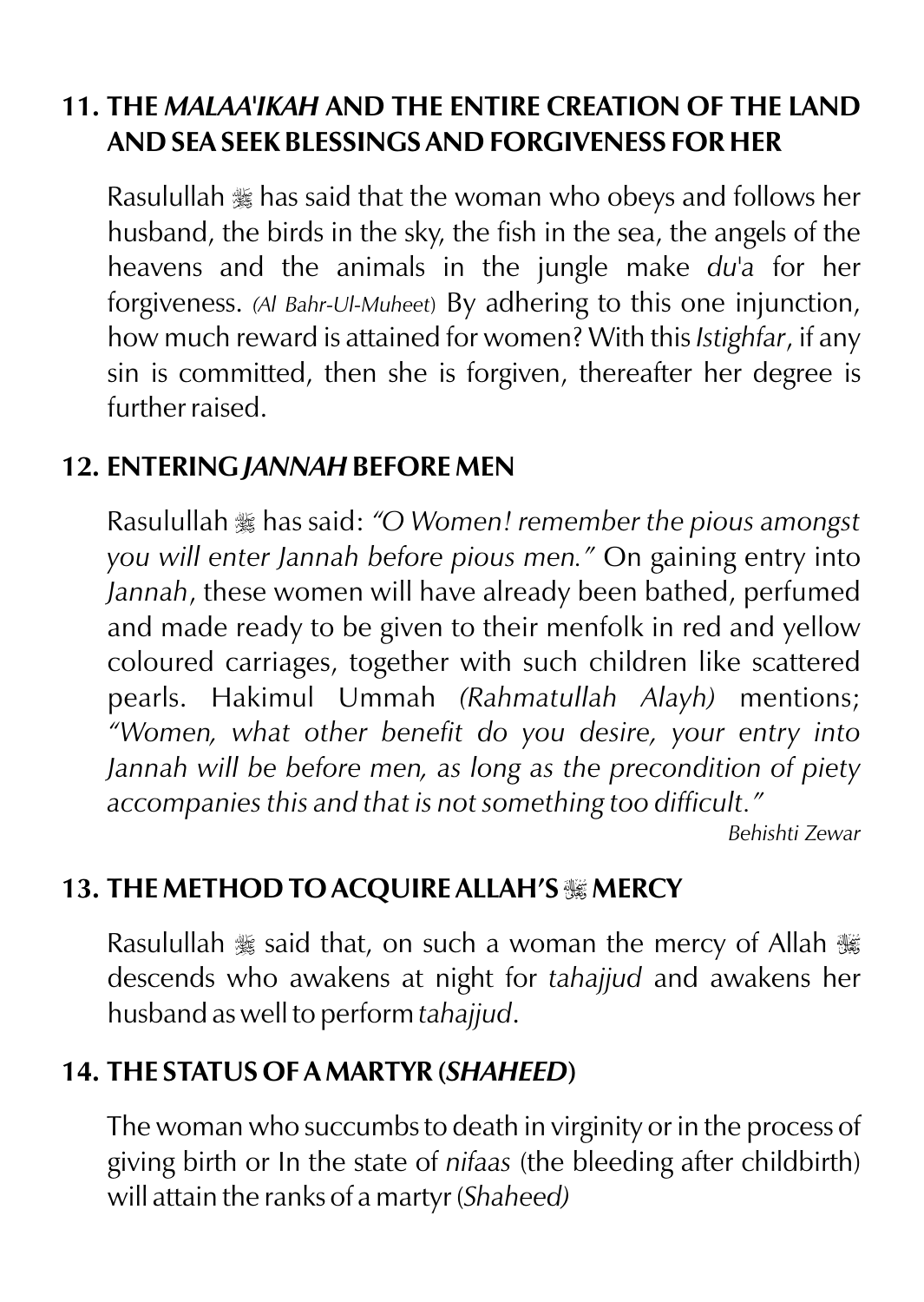#### **15. THE ATTAINING OF SO MANY BLESSINGS THAT EVEN THE INHABITANTS OF THE SKY AND THE EARTH ARE UNAWARE**

Rasulullah  $\frac{1}{26}$  has said: "O Women! Are you satisfied (meaning you *should be satisfied) that whenever one of you is impregnated by your husband who is pleased with you, you receive such reward, as one fasting in the path of Allah* I *or remains awake during the night and when she begins her labour then the inhabitants of the sky and earth pray for the coolness of her eyes, i.e. meaning comfort. When she gives birth, then not even one drop of her milk is discharged nor is the child suckled once from her breast but for every drop or suckle she is rewarded, and because of the child she has to stay up at night she gets rewarded for freeing seventy slaves in the path of Allah* I*. O Salamah (this is the name of the governess of Ibraheem* u*, son of Rasulullah* r*) do you know, that woman is meant by this, that despite her being pious, is concerned for her husband, is obedient and not ungrateful to him."*

## **16. THE REWARD OF SPENDING FROM HER HUSBAND'S EARNINGS**

Rasulullah  $\frac{1}{28}$  said that when a woman spends from her husband's wealth in the path of Allah  $\frac{1}{2}$ , without destroying his wealth (meaning with permission and discretion), not spending beyond his position and allowance, then she is rewarded on spending his wealth and he too receives reward on account of his earning whilst the keeper also receives an equal reward; the reward is not lessened if attained on account of someone.

*Note: A woman should not be under the misconception that she will not be rewarded for spending in charity from the husbands wealth.*

#### **17. WOMEN'S REWARD OF** *HAJJ* **IS EQUAL TO** *JIHAD*

Rasulullah  $\frac{1}{26}$  has said: "O Women! Your *Jihad* is *Hajj*. Benefit: Note how much concession is accorded to women by their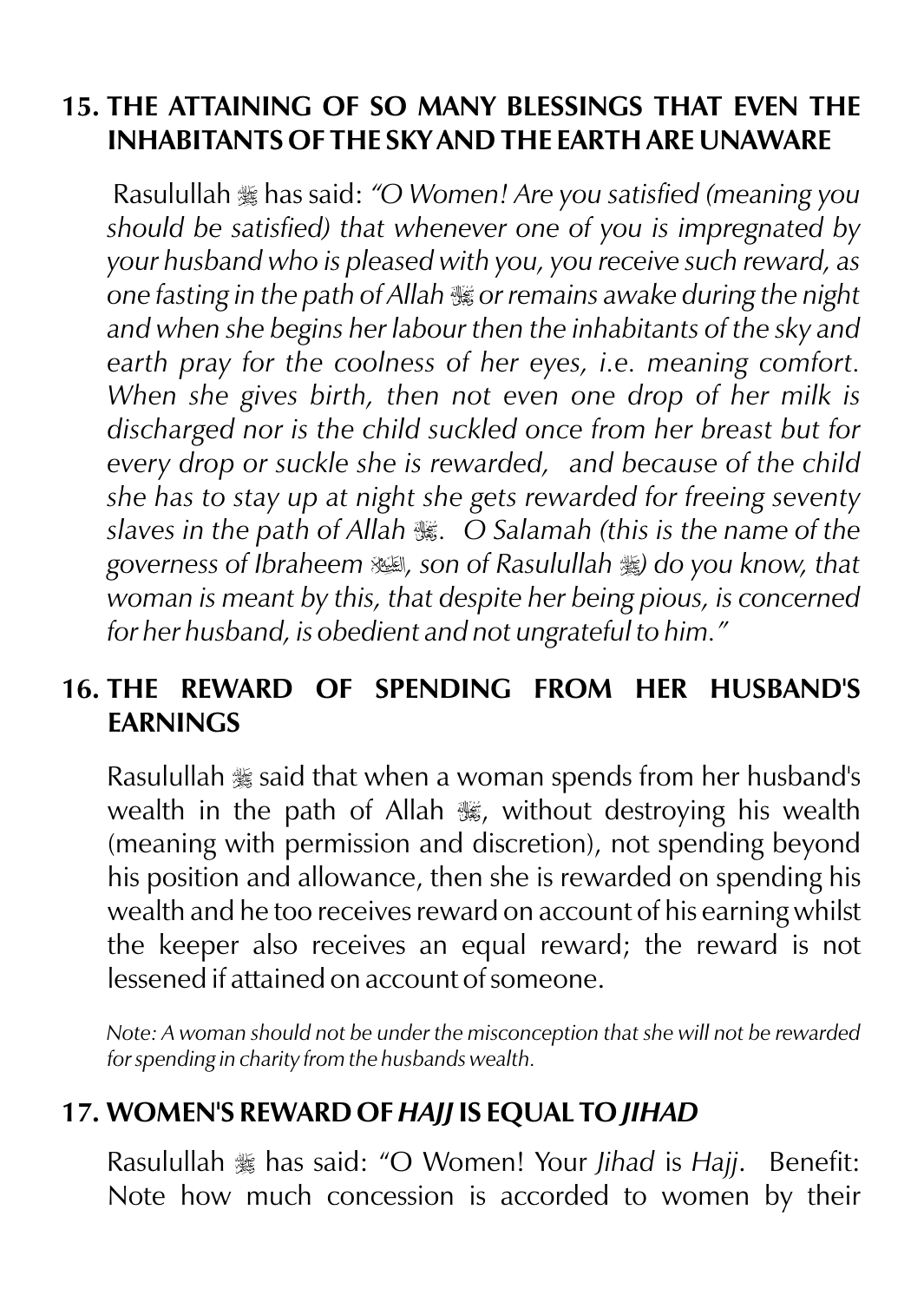performing *Haj*, which does not have the hardship of *Jihad*, she gets the reward of *Jihad*, which is *Ibadah*.

## **18. WOMEN ARE GREATLY REWARDED WHILST REMAINING AT HOME**

Rasulullah  $\frac{1}{28}$  has said there is no *Jihad* of women (as long as it remains as kifayah), no *Jumuah*, nor *Janazah*. Benefit: Observe how much reward they attain merely staying at home.

#### 19. THE PLEASURE OF ALLAH **<b>II** IS IN LOVE (A NATURAL DESIRE) **FOR ONE'S HUSBAND**

Rasulullah  $\ast$  mentions that Allah  $\ast$  loves the woman who in turn loves her husband and is close to him and protects herself from strangers. *Meaning:* to love one's husband and fulfil his desire is not taken as displeasing, as some proud women do, because the pleasure of Allah  $\frac{1}{2}$ , verily a blessing and source of happiness, is therein.

#### **20. WOMEN ARE PART OF MEN**

Rasulullah  $\frac{1}{26}$  has said that women are part of men. Meaning that the laws regulating women are akin to that of men with the exception of a few particular aspects, if the benefit of these would not have been different, then it too would be nothing to frown upon. Whatever blessings are promised on certain religious obligations the same is promised to women.

#### **21. ORDER OF CONSIDERATION**

It is narrated from Abu Hurairah  $\triangleq$  that Rasulullah  $\triangleq$  said: "Regarding the rights of women, accept my advice of kindness because she is created from a rib." *(Bukhari)* Benefit: Do not expect complete perfection and understanding from her. See how much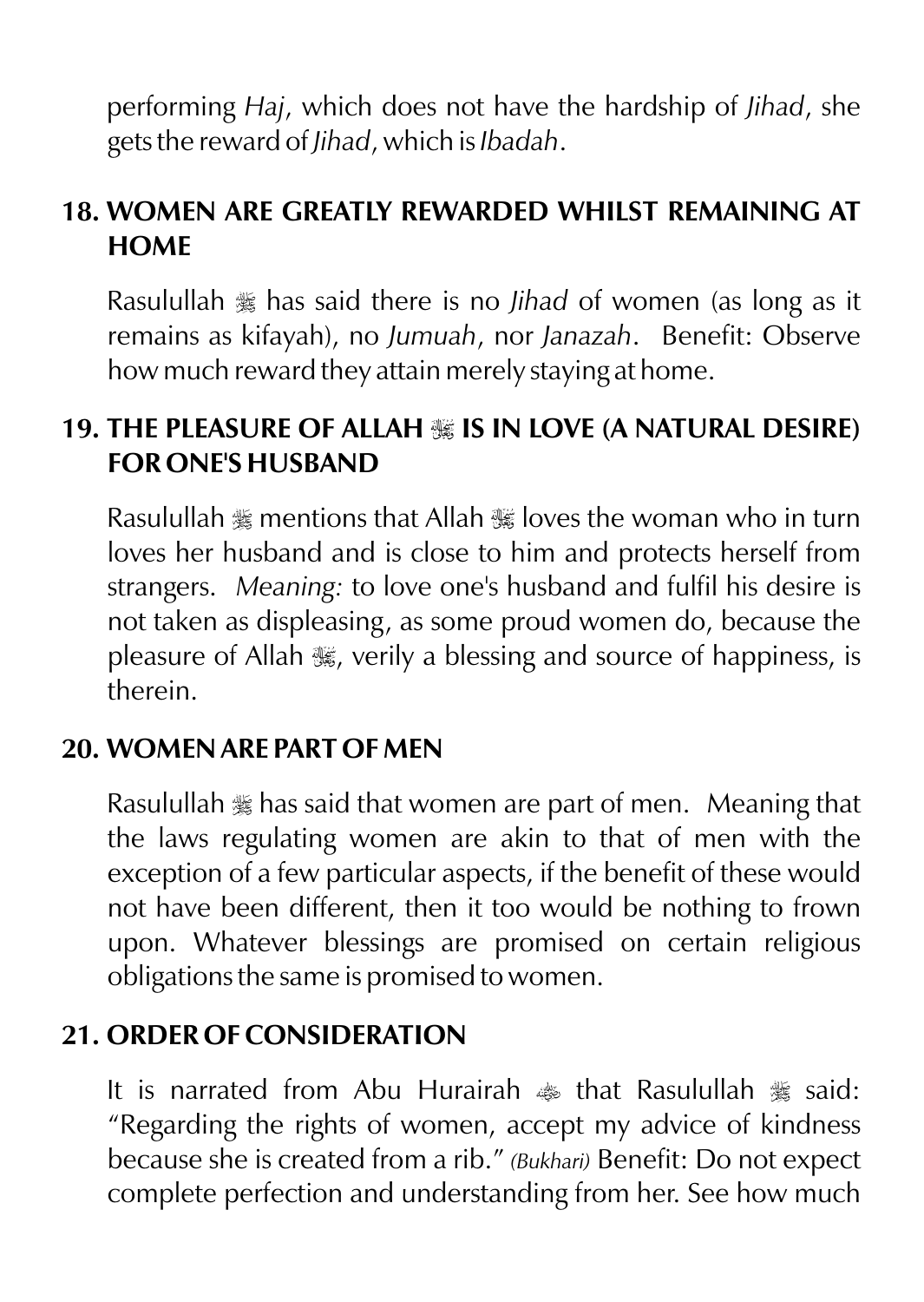consideration is to be observed regarding women and the order of over looking their faults is emphasized by such great wisdom.

### **22. THE BEST AMONGST WOMEN**

Rasulullah  $\frac{1}{28}$  said the best amongst women is that woman who, when gazed upon by her husband, makes him happy and when requested by him to do something, obeys him and does not displease him by way of physical or financial opposition.

#### **23. THE DU'A OF RAHMAH FROM ALLAH'S NABI** r**.**

Rasulullah  $\frac{1}{25}$  said may Allah's  $\frac{1}{25}$  blessing be upon women wearing *izaar*.\*\*

\*\*This is not only limited to clothing worn at night but the trousers worn on the legs during the day as well; to achieve greater modesty and purdah (concealment) in dress. Benefit: Observe that despite *izaar* being naturally beneficial to purdah, it has simultaneously taken the *du*'a of Rasulullah  $\frac{1}{26}$  in this matter. How much kindness is there on the state of women.

## **24. THE GOOD OF WOMEN IS EQUAL TO THE WORSHIP OF SEVENTY AWLIYA**

Rasulullah  $\frac{1}{20}$  mentioned that the good committed by pious women is equivalent to the *Ibadah* of seventy *awliya*. Benefit: See from one small act how much reward is attained, if this is not consideration, then what is?

# **25. THE REWARD AND BENEFIT ATTAINED BY THE HAPPINESS OF WOMEN**

Rasulullah  $\frac{1}{26}$  has mentioned that amongst your wives the best is that woman whose eyes glow in love for her husband. Look: to love your husband is the happiness of one's self but even in this is benefit and reward.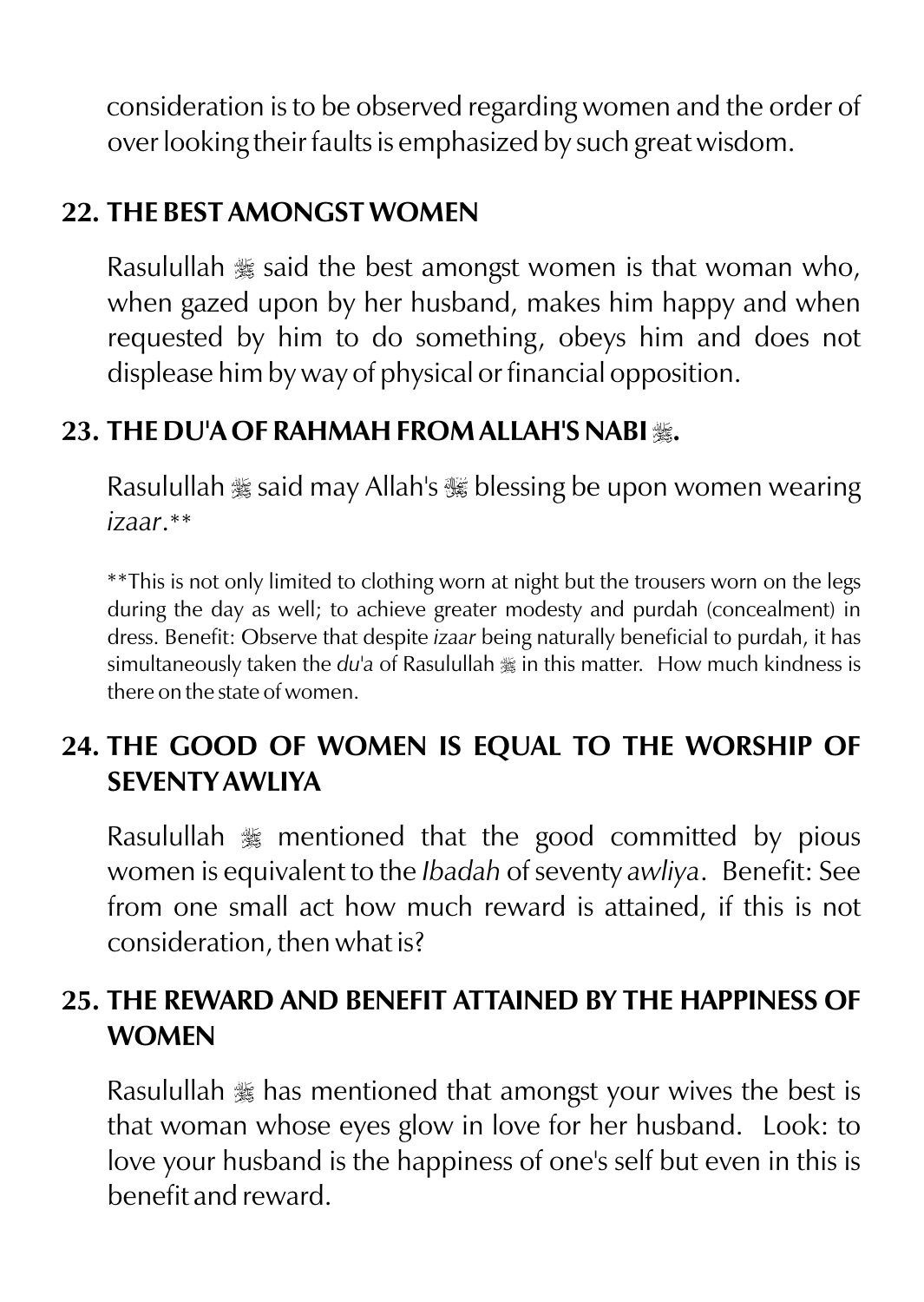#### **26. TO CONVERSE PLEASANTLY WILL GET HER THE REWARD OF THE** *MUJAHID*

A person related to Rasulullah \* said: "O Rasulullah \* *I have a wife and whenever I go to her, she exclaims 'Welcome to you my husband and the master of my household."* Further more, whenever she observes me in a depressed state, she says: *"Why are you depressed regarding this world when the work of your hereafter is being made"*. On hearing this, Rasulullah  $\frac{1}{26}$  said: *"Inform this lady that she too, is a worker from the workers of Allah*  I *and will be rewarded half the reward of the mujahid."* Observe the reward she attained by her mere pleasant words.

## **27. GLAD TIDINGS TO WOMEN**

Asma bint Yazid Ansariyah  $*$  narrates that she asked Rasulullah  $*$ : *"I am the representative from the women and I have been requested to ask you that men perform the Jumuah (Friday prayer): the Jamaah (congregational prayer): visit the ill; have the pleasure of sitting in your company; perform Hajj and Umrah and protect the borders of the Islamic state, and in comparison, have surpassed us."* Rasulullah  $*$  replied: "Return and inform them that your *adornment for your husband's pleasure and the fulfillment of his rights and remaining in his pleasure and obedience is equivalent to all these actions mentioned by you."*

#### **28. REWARD EQUIVALENT TO GUARDING** *ISLAM'S* **BORDERS**

Rasulullah  $\equiv$  has said that women from the time of their pregnancy till childbirth and upto suckling period in benefit and reward are similar to the person guarding *Islam's* borders. (Which requires and entails constant vigilancy) and if one passes away during this period, one attains the reward of a *shaheed*.

*Tabrani narrating from Ibn Umar*  $\text{#}$ *.*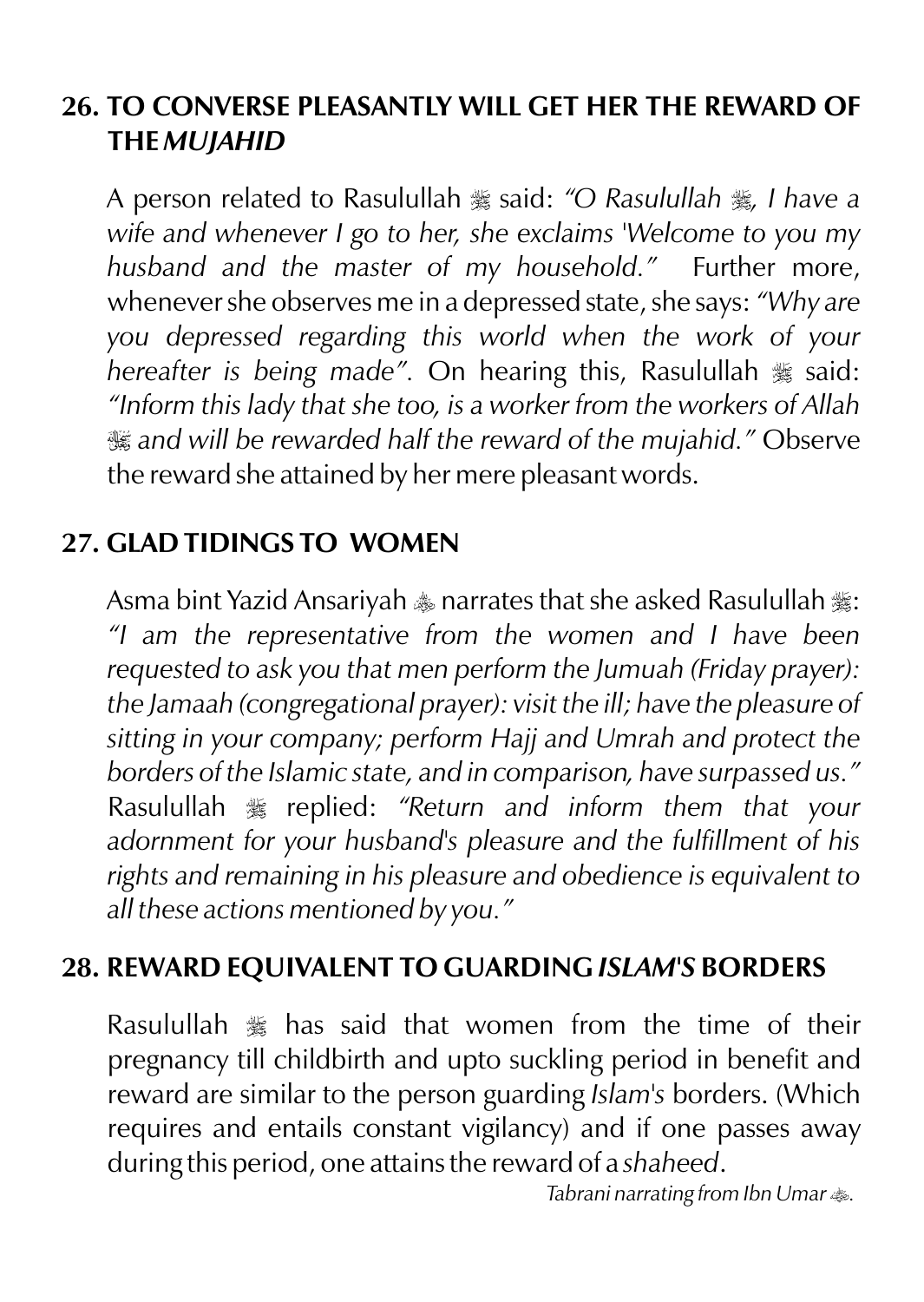#### **29. RECEIVING CONGRATULATIONS ON HER SHOULDERS FROM THE ANGELS**

Rasulullah  $\frac{1}{28}$  said that the woman who is breast feeding her child, for every drop she is rewarded as if giving life to creation and on the completion of this period, is congratulated by the angels on her shoulders and told that all your previous sins are forgiven and whatever is done thereafter is regarded anew (any sin of hers thereafter will be recorded and what is meant by sin here is minor sins which is not insignificant either).

## **30. ON THE DAY OF QIYAMAH, THEY WILL BE RAISED AS VIRGINS**

Aisha  $*$  narrates from Rasulullah  $*$  that the woman whose husband is absent; safeguards her inner most desire, protects herself from make-up, makes herself useful in her household work leaving aside all attempts to adorn herself and is constant in *salaah*; on the *Day of Qiyamah*, she will be raised as a virgin, if her husband be a believer then she will be his companion in *Jannah* and if her husband be a non-believer, then Allah  $\frac{1}{100}$  will marry her to a martyr. Note: In the event that her husband dies without *Imaan*, then the women will be married to a martyr.

#### **31. LESSON FOR MEN**

*Mudhani* narrates from Ali  $\triangleq$  that man is not master of his house if he remains unconcerned about his state, or the condition of his dress nor does it occur to him as to what has protected him from hunger. People who remain indifferent to the state of their household whilst abroad should take heed from this.

# **32. RIGHTS OF THE WIFE**

Hakim bin Muawiyya  $\bullet$  narrates from his father: *"I inquired from*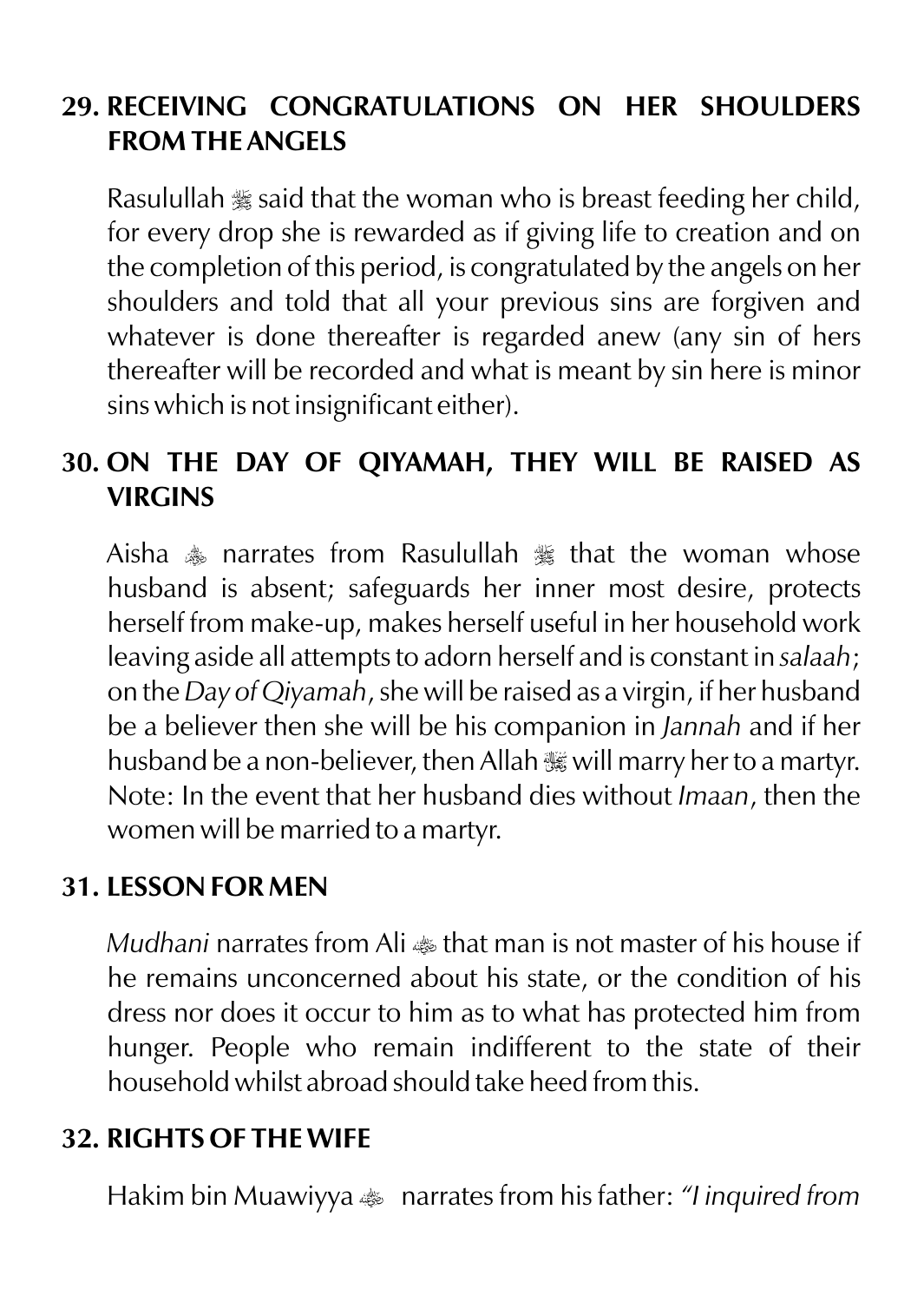*Rasulullah*  $*$  regarding the rights our wives have over us." Rasulullah  $\frac{1}{28}$  replied "When you eat, feed her as well, when you *purchase clothes, then purchase for her also, do not strike her (especially not in the face) in argument or discontinue conversation with her in the house."*

*Ahmad, Abu Dawud and Ibn Majah*

Benefit: If she weeps at this (discontinuation of conversation) then do not leave the house without reconciliation.

# **33. INSTRUCTION OF SABR FOR THE BELIEVING HUSBANDS**

Abu Hurairah  $\triangleq$  narrates that believing men should not be at enmity with believing women, that is their wives, because if one of their habits are disliked then another will certainly be liked and even appreciated. *Muslim*

## **34. REWARD ATTAINED FOR THE LOSS OF A CHILD**

Rasulullah  $*$  has said "the woman who loses three children, *deeming it rewarding and bears her loss with sabr will enter Jannah"*. One woman inquired *"What if two children pass away?"*  Rasullullah  $\frac{1}{2}$  replied "she will still attain this reward".

- **35.** In another narration, one *sahabi* inquired regarding the loss of one child to which Rasulullah  $m$  mentioned great merit as well.
- **36.** Rasulullah  $\frac{1}{2}$  also mentioned that the foetus in the miscarriage will also draw its mother towards *Jannah* when the loss is taken as a reward and borne patiently.

#### **37.THE BEST TREASURE**

Rasulullah  $\frac{1}{28}$  said the best treasure is a pious wife, on whom the husband sets his eyes and is pleased, whenever he requests some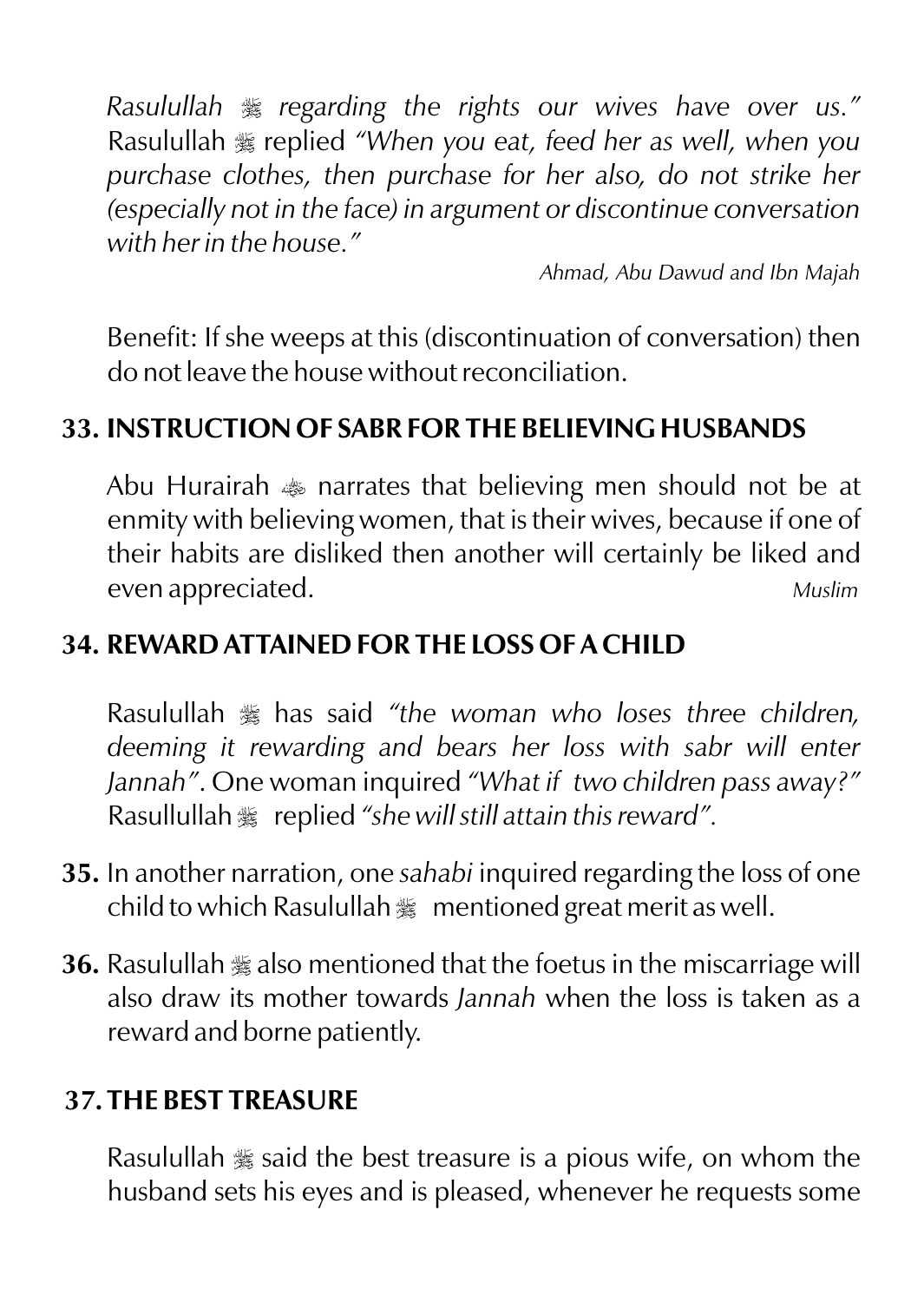work from her, it is completed and when he is away, she remains respectfully and modestly in her home.

#### **38. AN EXCELLENT EXAMPLE**

Whenever Rasulullah  $\frac{1}{20}$  retired into seclusion, he became very gentle and caring, very pleasant and amiable towards his wives.

## **39. REWARD FOR THE NEARNESS UNTO ONE'S WIFE**

Rasulullah  $\frac{1}{28}$  said: "O men! Even for the nearness unto your wives there is a reward."

#### **40. RESPECT AND PARTIALITY**

In the *Hajjatul Wida* (farewell Pilgrimage) on the occasion of riding the camels carrying the women, with speed, Rasulullah \* forbade this and replied: *"There is glass within, so ride slowly."* (referring to the delicate disposition of the women within).

 $\mathcal{L}=\mathcal{L}=\mathcal{L}=\mathcal{L}=\mathcal{L}=\mathcal{L}=\mathcal{L}=\mathcal{L}=\mathcal{L}=\mathcal{L}=\mathcal{L}=\mathcal{L}=\mathcal{L}=\mathcal{L}=\mathcal{L}=\mathcal{L}=\mathcal{L}=\mathcal{L}=\mathcal{L}=\mathcal{L}=\mathcal{L}=\mathcal{L}=\mathcal{L}=\mathcal{L}=\mathcal{L}=\mathcal{L}=\mathcal{L}=\mathcal{L}=\mathcal{L}=\mathcal{L}=\mathcal{L}=\mathcal{L}=\mathcal{L}=\mathcal{L}=\mathcal{L}=\mathcal{L}=\mathcal{$ 

# **MARRIAGE AS A MODE OF IBADAH**

Marital relationship in *Islam* is not taken as one of the necessities of life, but rather as an aspect of *Ibadah*, through this one attains nearness to Allah  $\frac{1}{200}$ ; meaning that the institute of marriage should not be taken merely to fulfil the necessities of life, as if it were life's very dependence without which life would become pleasureless. Actually it has received religious sanction by being one of the modes of *Ibadah*. Therefore, Rasulullah  $\frac{m}{2}$  made it a most exemplary aspect of his life saying:

*"The best amongst you is he who is good unto his wife and I am the best amongst you for my wives."*

Therefore, if one studies the life of Rasulullah \*, may Allah's \* blessings and mercy be upon him, one will observe the aspect of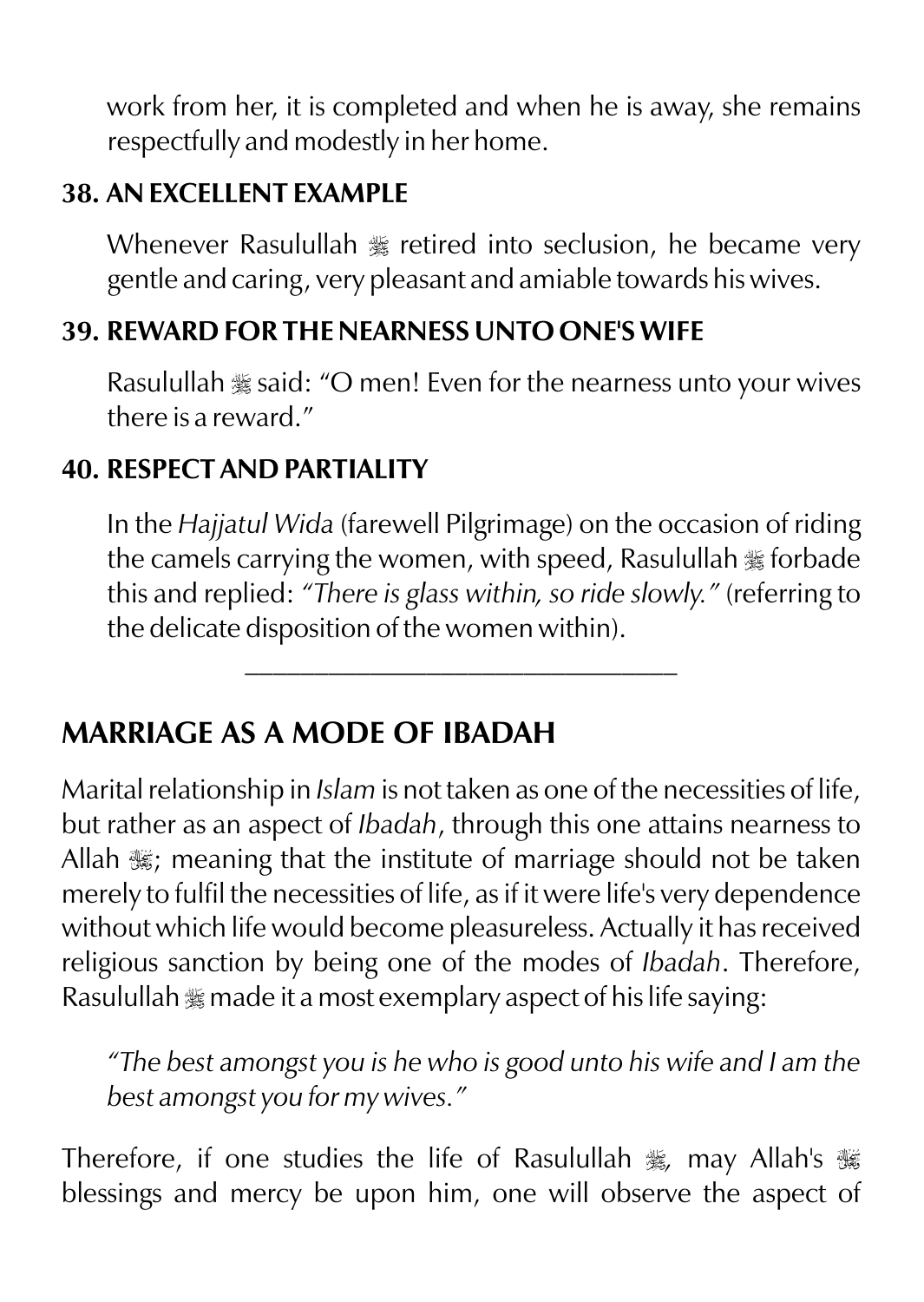gentleness in its finest form and the manner and awareness of the application of this softness and gentleness and the regard shown for it will not be found in the greatest advocate of women nor in the greatest defender of women's rights. Similarly, this will be absent in the lives of the pious saints of other religions and even in the lives of the previous Prophets  $\equiv$  will it be difficult to find. The harmony and happiness of the *Azwajul Mutahharat* (Pure wives of Rasulullah  $\frac{1}{2}$ ) the joining in their amusements and consideration of their desires and wants, the justice and the righteousness shown to them is not anywhere, not only with them, but with children also, the same character was displayed.

In an important mode of worship as *Salaah*, merely the crying of a child and the possible discomfort it could bring to the mother caused Rasulullah  $\frac{1}{20}$  to shorten this most liked form of worship. Whenever this occurred, *Salaah* was shortened. What sacrifice! When *Salaah* is the greatest mode of worship to one as *Rasulullah*  $\frac{1}{26}$ , can there be a *greater sacrifice? Rasulullah* \* said:

*"Sometimes I desire to lengthen my Salaah but on hearing a child crying, I think perchance the mother's heart is distracted by the crying of her child and she is disturbed, therefore, I shorten my Salaah."*

## **V) ALTERING OUR PRESENT OPINION AND MODE OF THOUGHT**

It is sincerely desired that in the behaviour with women, the laws of Allah , All-Mighty and the guidance of His beloved, may the blessings and peace of Allah  $\frac{1}{100}$  be upon him, be studied in order to fulfil this religious obligation and duty. Thereafter if someone still finds it difficult to fulfil this duty and right, then he should reconsider that fulfilling these obligations is not merely the fulfillment of something divinely ordained but is the fulfilling of his own duty.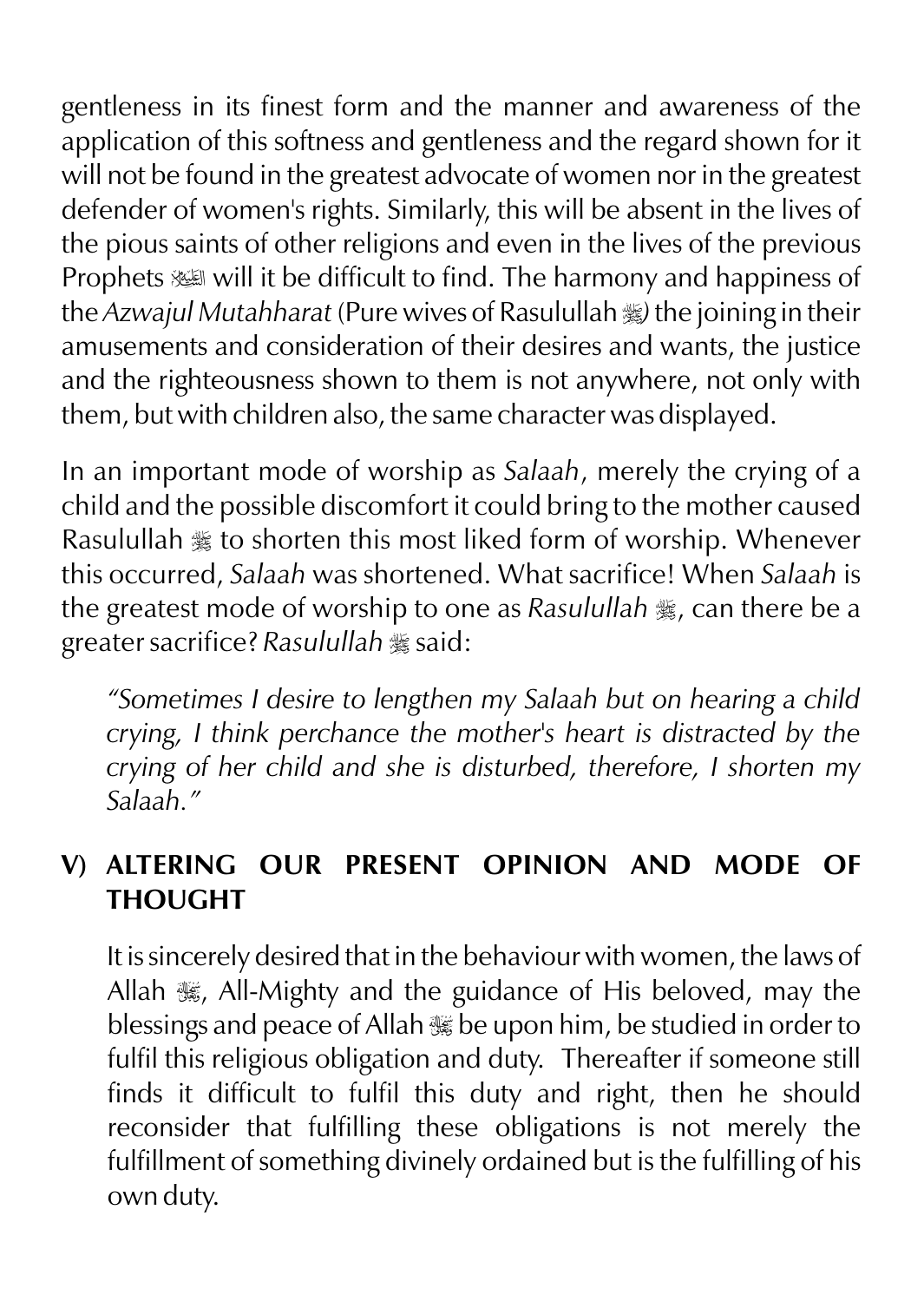In the following *ayah* of the *Qur'an*, mention is made of the duties incumbent on both partners. The fulfillment of the rights of women is compulsory on men. It is equally compulsory for women to fulfil the rights of men.

There is indication that instead of demanding the fulfillment of one's own rights, vigilancy and punctuality should be maintained in the fulfilling of one's duties. If this materializes, then the problem of one rights not being fulfilled, will never occur, because the duties of a husband are the rights of his wife whilst the duties of a wife are the rights of her husband, when these duties are accommodated then the rights will obviously be fulfilled.

#### **VI) THE STATUS OF WOMEN IN ISLAM, THE TRUE RELIGION**

We should sacrifice ourselves for Rahmatul lil alamin  $\frac{1}{26}$  and the true religion brought by him for opening the eyes of the world and making them aware. The appreciation of man for mankind was taught to us, the laws of justice and truth brought forth, the rights of women of men were placed in the same manner as the rights of men upon women.

Women were liberated and self-governed as far as their person and property were concerned. No person could forcibly marry a woman to a stranger while being her father or grandfather, and were she married without permission then this has to be sought for the validity of the marriage, her refusal making it void. No person has the right to interfere in her wealth without her prior consent and permission. After being divorced by her husband or widowed, she is free to remain as she pleases, no-one can impose anything on her. She too is an heir from the estate of her relatives in accordance with *Shari* rulings as other male heirs are. Her maintenance and upkeep are decreed as acts of worship by the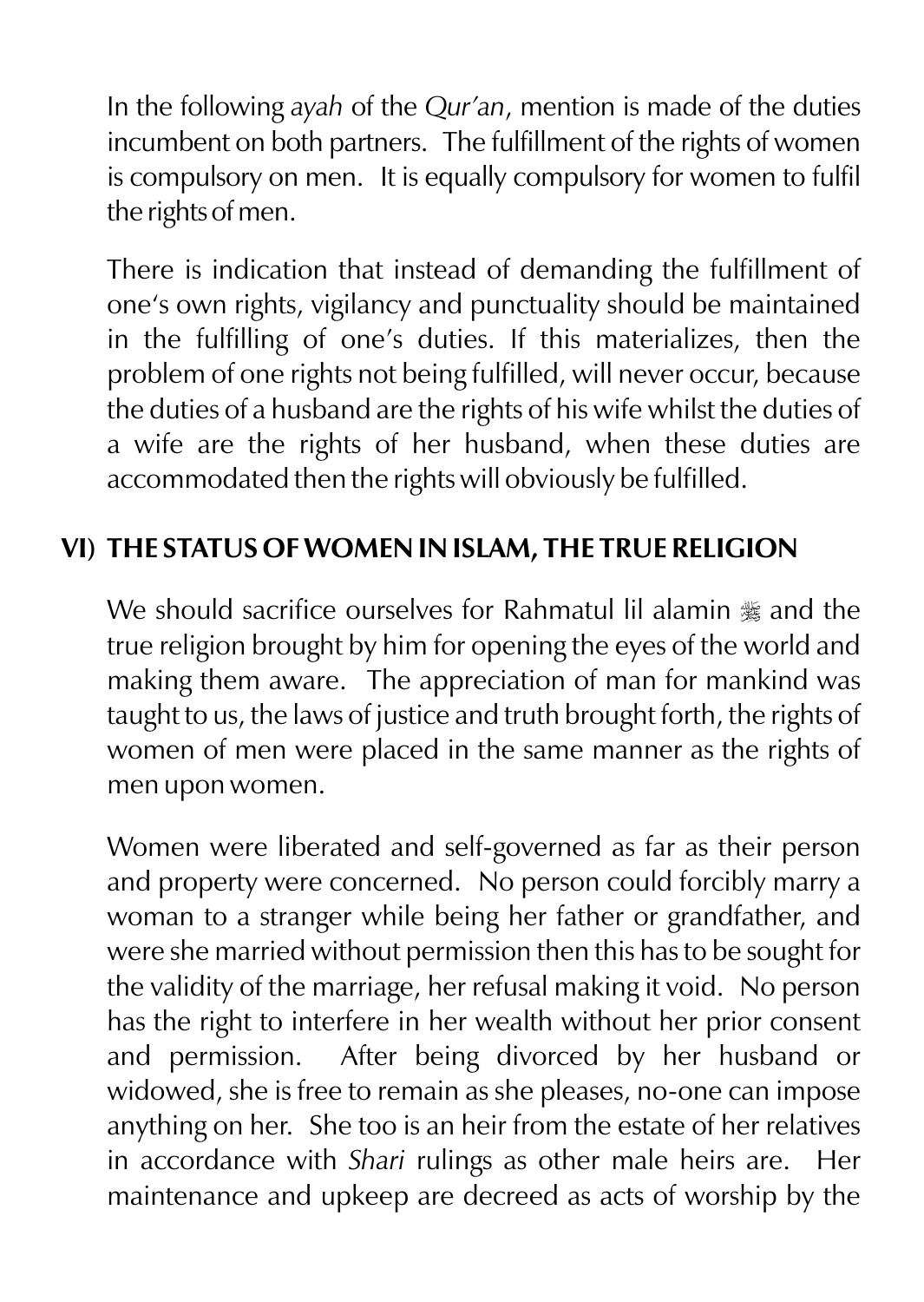*Shariah* on whose progenitor be thousands of *salaams*. If a husband is unable to fulfill her necessities then a *Muslim* court will either order him to do so or institute a divorce for lack of maintenance.

There, the rights of both partners and the prevention of harm and discomfort is not sufficient, according to the divine law of Allah  $\frac{120}{100}$ prevalent custom and attitude will be taken into account. Whether in a particular matter, discomfort or harm was intended as per what constitutes this according to the custom of the community. Whatever one does, will be considered impermissible and forbidden in the *Shariah*. For example, lack of attention, inconsideration or such actions as would amount to pain and discomfort, though it will not be included in the legal *(Shari)* sphere will nevertheless, be included in the order of the *Quran.*

## **VII)THE GOVERNANCE AND SUPERVISION OF WOMEN BY MEN**

To make women completely independent from the governance and supervision of men would also create serious problems. This also is one of the ways of denying her, her rights. The purpose of denying her, her lawful rights is indeed a cruel, oppressive and inhuman manner stopped by *Islam*, and making her mistress of her own livelihood is also a denial of her rights and ultimate destruction because she is not moulded for this nor can she bear its burden, neither is she responsible for household duties nor the upkeep of children, both of, which is borne very patiently by her. Therefore, wherever the *Qur'an* has mentioned her rights, the *Qur'an* also mentions:

*ۮٙ*ڶۣڵڔۜٙڿۜۘٳڸ؏ڶؘؽٙؠؖڽٞؖۮؘڔؘڿۘةٞ۠

**WA LIRRIJLI `ALAYHINNA DARAJAH**

*Men have preference over women*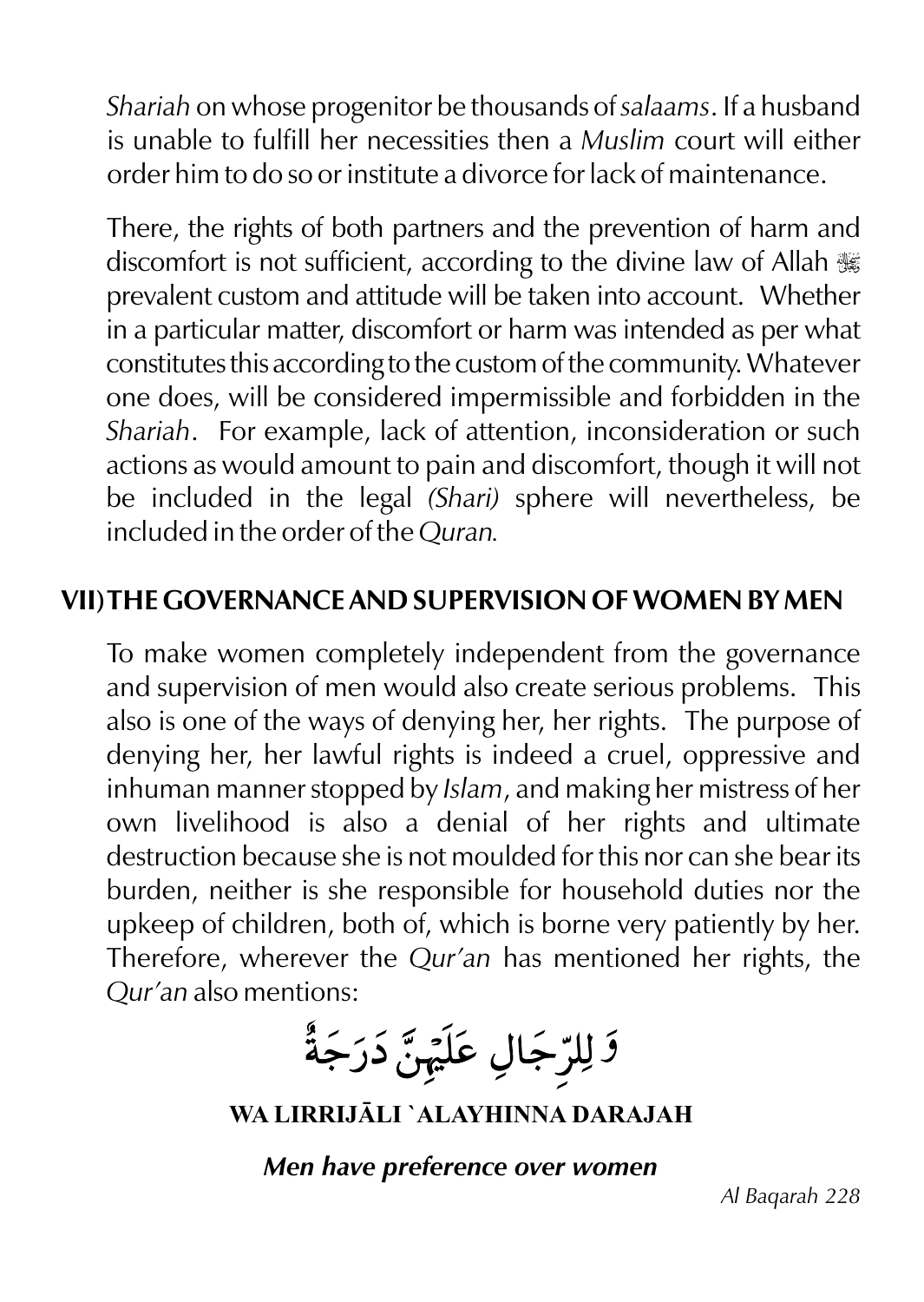Meaning that the position of men is above that of women, in other words men are responsible for them and should look after them. To remain indifferent to this duty will bring about the punishment and wrath of Allah , Allah , be praised, has mentioned:

# يَأَيُّهَا الَّذِيْنَ اٰمَنُوٓا قُوٓا أَنَفُسَكُمْ وَأَهْلِيَكُمْ نَارًا وَقُوۡدُهَا النَّاسُ وَالۡجِجَارَةُ

# **Y'AYYUHAL-LADHNA MAN¤ Q¤ ANFUSAKUM WA AHLKUM NRAW-WAQ¤DUHAN-NSU WAL IJARH.**

#### *O Believers! Protect yourselves and your families from the fire whose fuel is mankind and stone*

*At Tahrim 6*

Prior to this, Rasulullah  $\frac{1}{26}$ , may Allah's  $\frac{1}{26}$  blessing and peace be upon him, was instructed to guide and advise his wives to piety and virtuousness. We should not remain indifferent to the character and correction of our families.

In one narration, it is mentioned that on the revelation of this *ayah*, Umar  $\triangleq$  asked: *"O Messenger of Allah*  $\triangleq$ *! I have understood protecting myself from the fire (that we protect ourselves from sin and obey the laws of Allah* I*) but how do we protect our wives and children from Jahannum?"*

Rasulullah  $\frac{1}{2}$  replied: *"Whatever Allah*  $\frac{1}{2}$  has forbidden you from, *forbid them (your wives and children) from the same, and whatever Allah* I *has commanded you to do, command them the same. This action of yours will protect them as well from the fire of Jahannum." Ruhul Maani*

The respected *Fuqaha* (Jurist) commenting on this, mention the compulsion of being taught and trained in the knowledge of the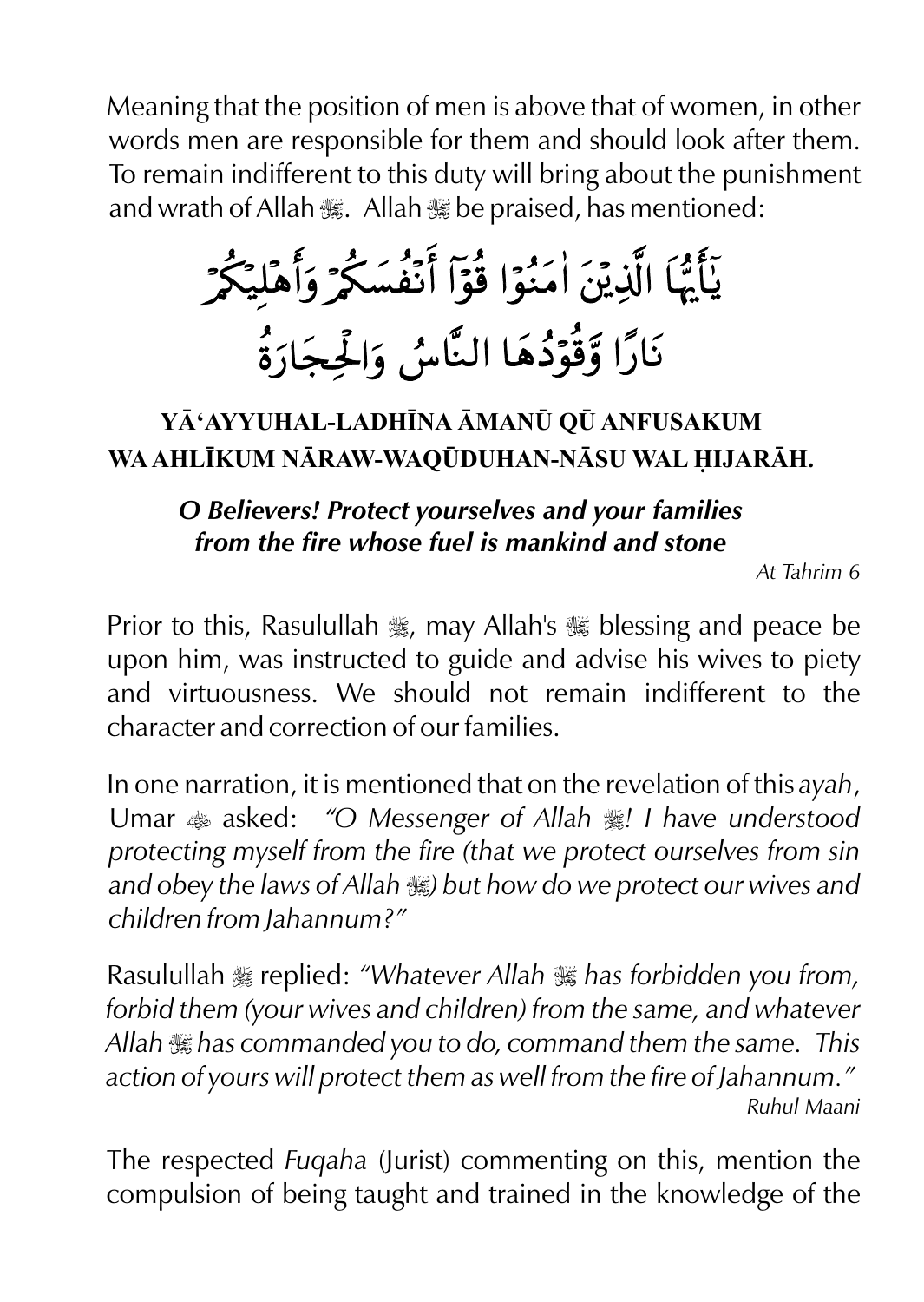*Shariah* on every Muslim, his wife and family. It is narrated that on the day of *Qiyamah* the most punished person will be him whose wife and family remained ignorant and indifferent to *Islamic* instruction.

For people acknowledging the sovereignty, might and providence of Allah  $\mathcal{H}$  and His beloved Prophet  $\mathcal{H}$  blessing, kindness and compassion there is his saying; Beware! All of you are protectors and each of you will be questioned regarding his dependents (what was given in his care), man is protector of his family and will be questioned regarding his wife and children; the wife is protector of her husbands household and will be questioned regarding his wealth and children. In another *ahadith* it is mentioned that whoever has been made responsible over others by Allah  $\frac{1}{26}$  and did not correctly fulfil this responsibility will not be able to smell the fragrance of *Jannah. Mishkaat*

#### **VIII) WARNING**

In order to accomplish this responsibility men must observe much wisdom and patience and act very cautiously referring constantly to the *Ulama* thus preventing any excess or lack, otherwise it would result in further oppression, immodesty or misfortune wherein all goodness will be relinquished leaving only transgression, therefore the *Shariah* has forbidden distrust and investigation without valid cause.

To maintain this harmony, softness and the etiquette of wisdom should be constantly applied, for example, on returning from a journey the etiquette applied should be the one instructed to the *Ummah* by Rasulullah  $\frac{1}{2}$ : *"Inform your wives that they prepare for your return,"* as is mentioned in *Bukhari and Muslim* from Jabir  $\clubsuit$ . *"We were with the Prophet*  $\frac{2}{36}$ *, in a battle, on our return as we*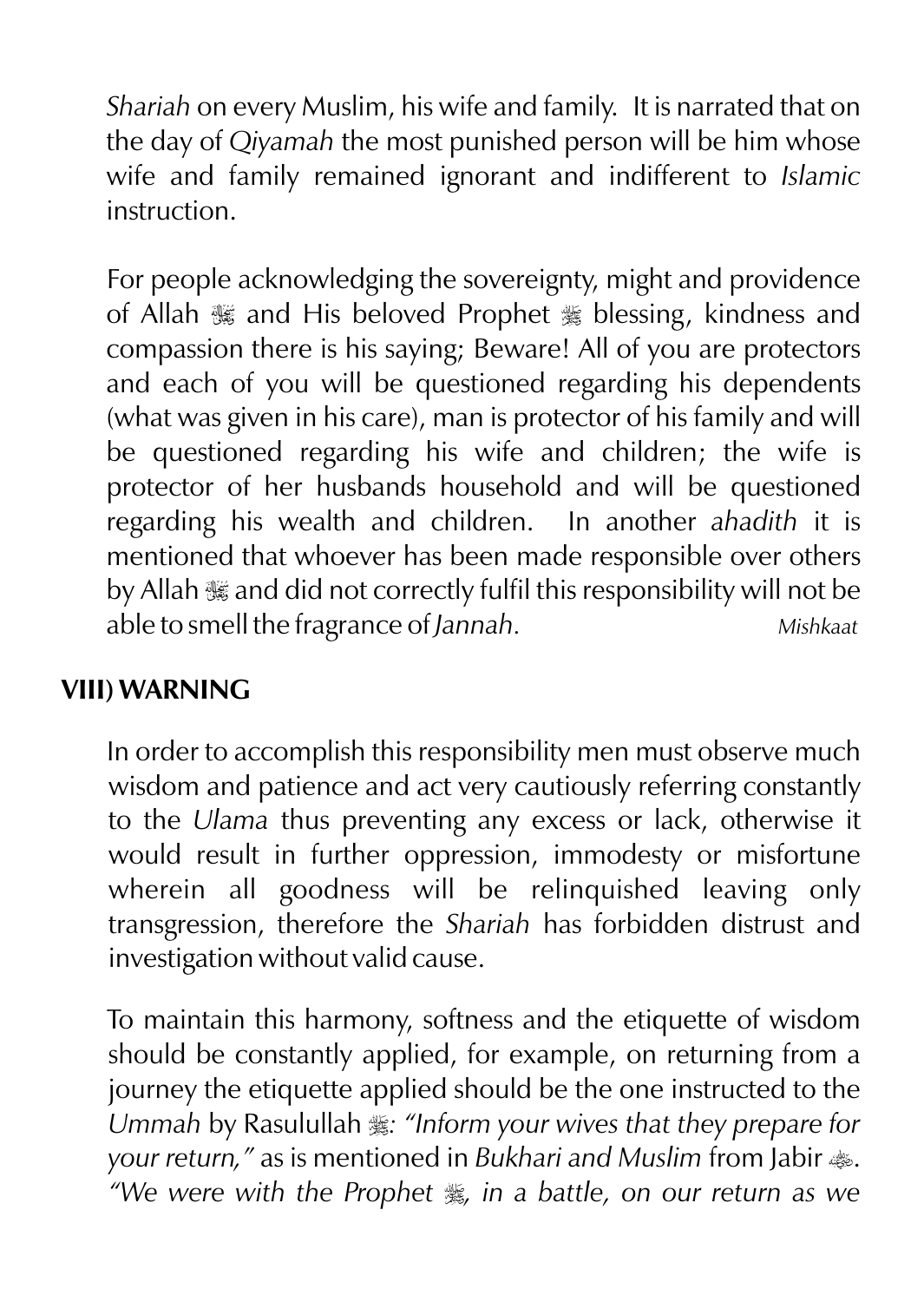*approached Madinah, we desired to enter the city immediately"* to which Rasulullah  $\equiv$  replied: "Tarry a while (grant your wives time *for preparation) till we enter at night meaning the time of Esha prayer so that they may be in readiness for your return."*

From the general words of the *ahadith* the necessity of informing one's wife regarding one's return will be seen as a prevention from anything unwanted occurring, which could cause unpleasantness to him and together with this the position of women is also observed. The pure *shariah* has in all matters taken complete consideration of women. Similarly, women should be equally considerate, whenever the husband or guide wished to fulfil his duties upon her it is looked down upon, and this is not some inner feeling of disrespect beyond her but is definitely in her control. Therefore, whenever a responsible person fulfils his responsibility it is for the benefit of the people under him, they should not feel despondent rather thankful and glad of him, and pray for him. Children may find this difficult to comprehend but at least a pious wife's manner should be in accordance with *deen* and rationale.

#### **IX) MANNERS AND WAYS TO THE EASY FULFILLMENT OF RIGHTS IN MARRIAGE**

*Islam* is a natural religion and its laws are best known to He who has created mankind and knows what is most beneficial for it. Therefore, every law in Islam has in its own sense, beauty and good, but because laws, like the parts of machine, are inter connected its complete benefit can only be realized through the complete religion. Like the important part of a machine, were it to function solely its benefit would be very insignificant and minimal, similarly in our *a'mal* (actions) we have an aspect regarding the *dunya* (this world) and an aspect regarding *akhirah* (the hereafter).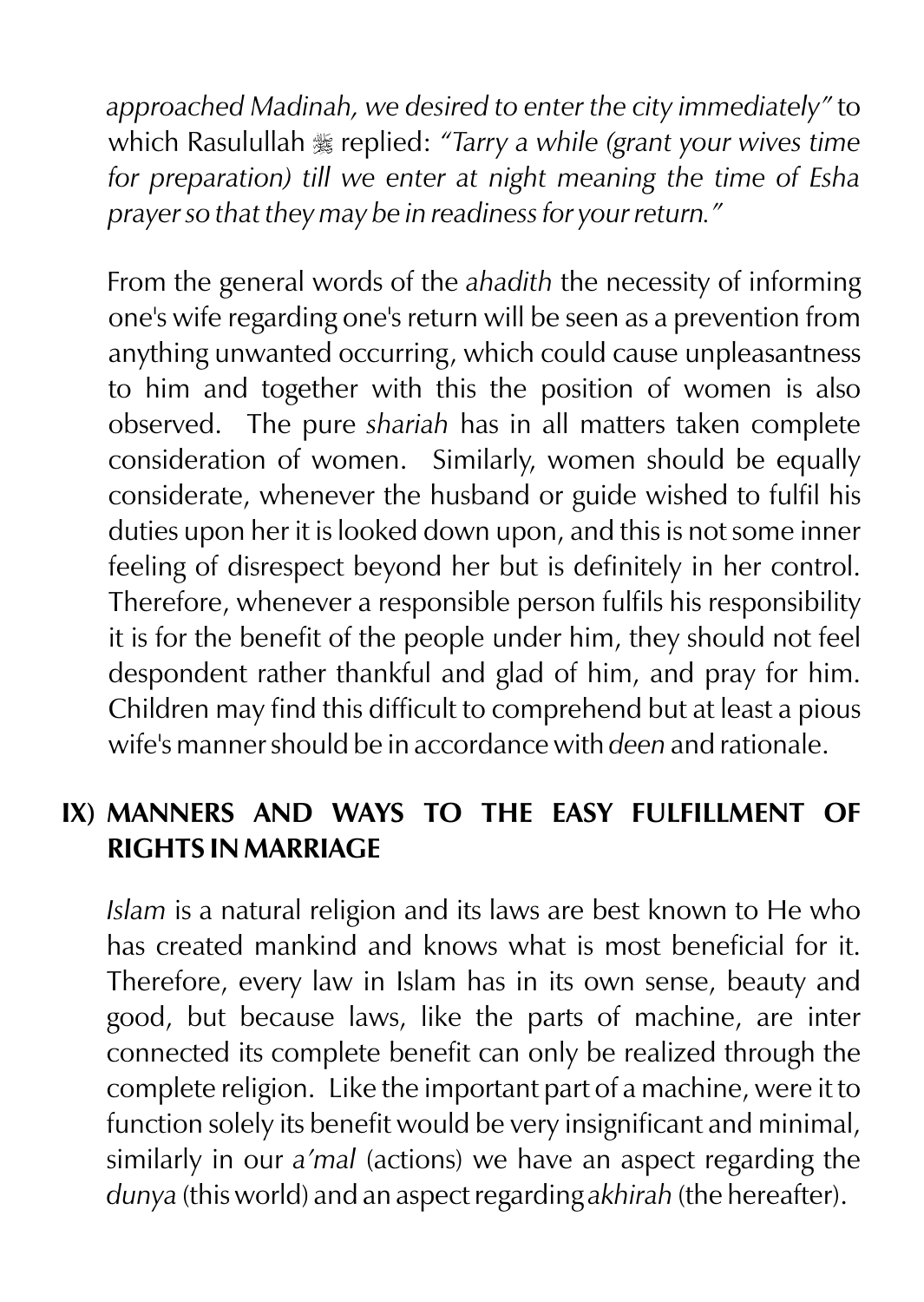Therefore the result and blessings of fulfilling ones rights and its proper reward can only be attained by accepting *Islam* fully and completely. The acceptance of the following rules of *Islam* are equally necessary:

- 1. To correct one's belief, that is, to rectify the fundamentals of faith and accept its relevant aspects as well.
- 2. To adopt the practical essentials of *Islam* and its related facets through good actions.
- 3. To adopt the means of strengthening ones bond with Allah  $\frac{1}{100}$ whereby sincerity and certainty can be attained, also making it easy for the fulfillment of ones actions and bringing truth therein.
- 4. When desire overcomes one regarding excessiveness and abusing the rights of ones wife then it is necessary to strongly oppose this by conjuring the image that Allah  $\frac{1}{2}$  is testing me in either following the wrong desires of the self or following the desires of Allah  $\frac{1}{18}$  and His *Prophet*  $\frac{4}{36}$ , and should I follow the former, than in both the world and the hereafter will I have to carry such a heavy burden, nothing in comparison to this small desire of myself. Also addressing ones self saying *"You also transgress and disobey Allah* I*, and should He seek*  retribution in this world, what would the result be whilst the *punishment of the hereafter is ever present, on that day this insignificant abuse of her rights would take away years of accepted salaah and fasting etc.. to be give in turn to her, who is wronged".*

And should that amount of accepted *Ibadah*, be absent then her sins will be given to the transgressing husband as narrated in the *sahih ahadith* regarding the *muflis* (poor person) who, despite his good deeds on account of abusing the rights of his fellow brethren will enter *Jahannum*, which is indeed a fearful place to go. May Allah  $\ddot{\text{m}}$ show mercy unto us and grant us the guidance and perseverance to control our desires. .... *Ameen.*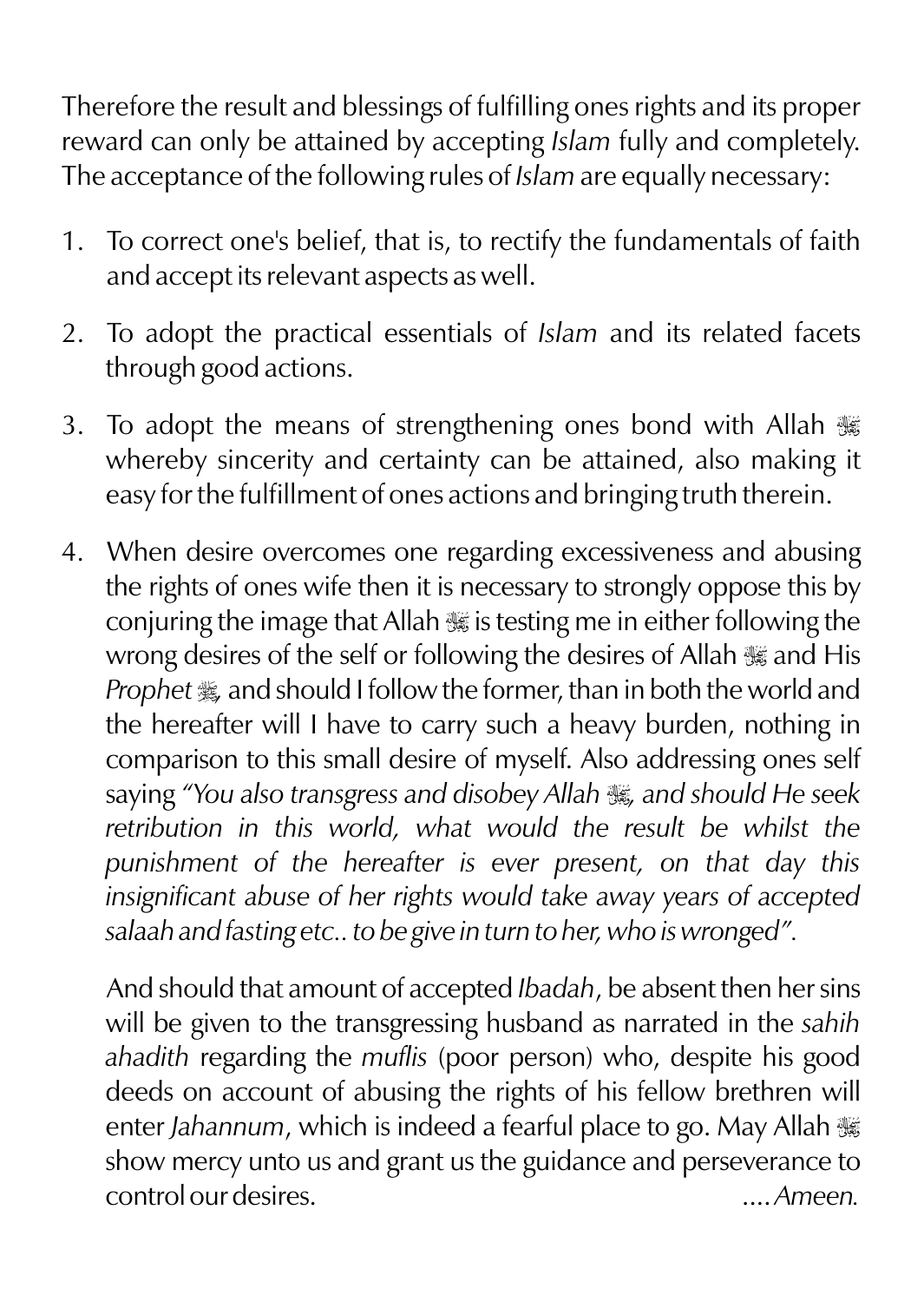5. Despite this, were a person due to anger, ignorance or indifference, to abuse someone's material or physical right then he should repent immediately and regret his error and be remorseful, asking for Allah's  $\frac{100}{100}$  Mercy, Forgiveness and Protection from such despicable acts and from the intrigues of the self. Together with this, it is equally necessary to repay whatever has been misappropriated, materially and redress the occurrence of whatever physical or emotional harm there may be. For example, to disrespect, tease, swear, slander, physically assault someone whereby emotional or physical harm occurs, then it is equally necessary to seek forgiveness from the wronged person and overcome this in a such manner whereby its effect is negated. One has to fight ones desire to this extent, in order to obtain the pleasure of Allah  $\frac{1}{2}$  and protect oneself from His wrath and punishment and seek pardon from the person wronged, whether it be someone younger, wife or employer. By rectifying the wrong, one would benefit otherwise the account in the hereafter will be indeed difficult and arduous, because repentance alone certainly will bring repentance in the neglect of Allah's  $\frac{1}{20}$  rights like the committing of major sins as well, but in regard to the rights of our fellow brethren, we have to accompany sincere repentance with a necessary pardon from the oppressed and wronged person.

#### **X) RESPECT FOR THE PEOPLE FOLLOWING THE** *SUNNAH* **AND FEARING ALLAH** I**.**

Therefore the beloved of Allah . on whose behalf the world was created, who is a mercy unto mankind and the greatest benefactor, whose character Allah **is Himself has praised in the** *Qur'an*:

وَإِنَّكَ لَعَلَى خُلُقٍ عَظِيْمٍ (١٦)

**WA INNAKA LA`AL KHULUQIN `AZM**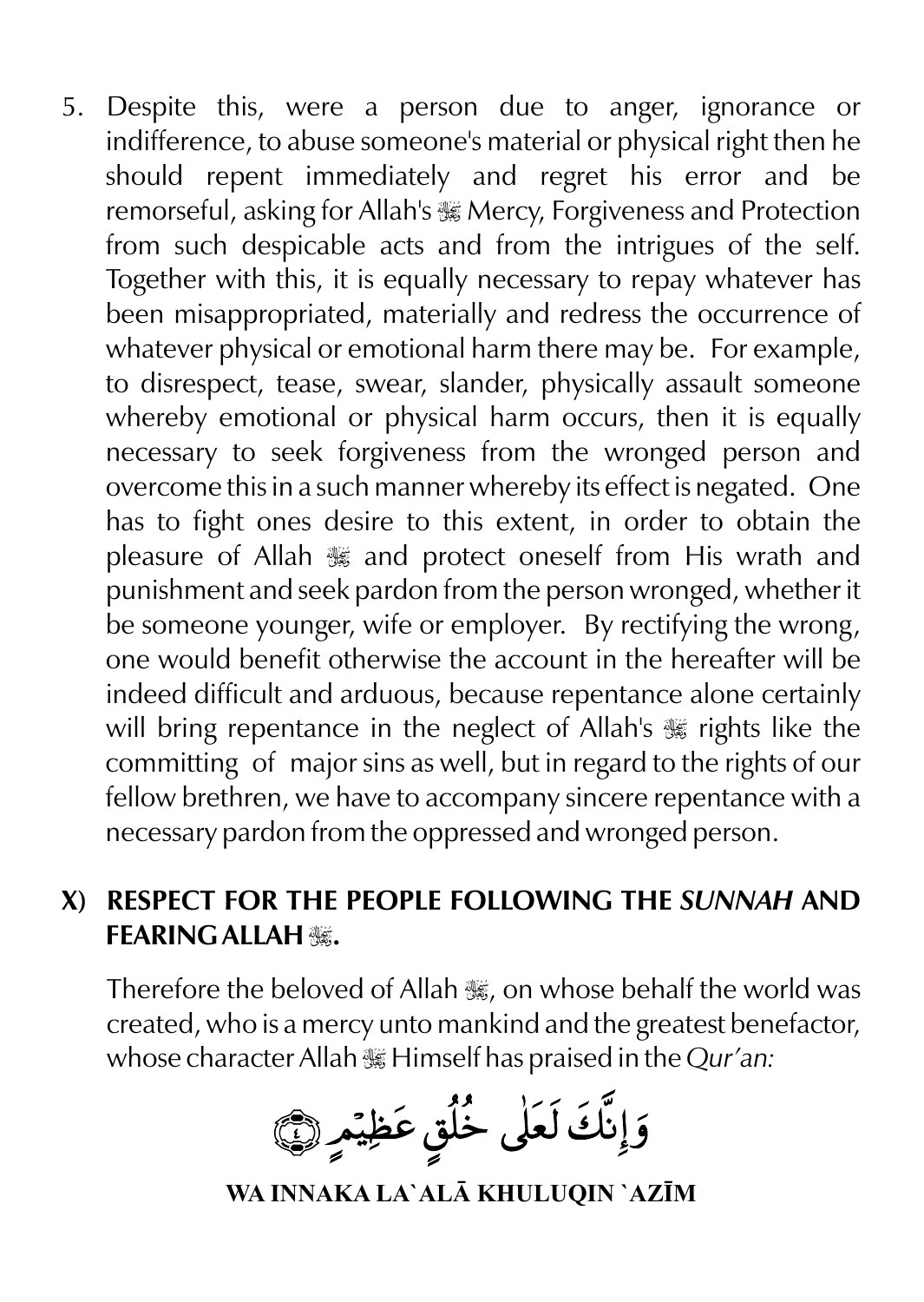#### *And verily, you (O Muhammad*  $\gg$ *) are on an exalted standard of character.*

*Al Qalam 4*

In this honourable *Ayah* it has been emphasized in various ways depicting Nabi  $\frac{4}{36}$  of noble character, His Sahabah  $\frac{4}{36}$ (Companions) were devoted to such a degree that his smallest, discomfort caused them to forego their own comfort, despite this Rasulullah  $*$  was very cautious with regard to the rights and feelings of his fellow brothers and even in his final illness, despite the pain and discomfort, he ascended the *mimbar* of his M*asjid* and as reported by Fazl Ibn Abbas  $\text{L}:$ 

"I presented myself to *Rasulullah*  $\frac{1}{26}$  and saw him in great pain with a bandage on his *Mubarak* head. He asked me to assist him by the shoulders into the *Masjid*. He sat in the *mimbar* and requested someone to assemble the *Sahabah*  $\triangleq$  (companions). I went out to gather them. Thereafter praising Allah  $\frac{1}{100}$  he said the following: "My time of leaving you is near therefore whoever's back I have struck, he may do likewise and whoever I have dishonoured can now do the same, whoever has any demand on me can reclaim it in wealth, nor should any one be under the impression that by claiming his due from me will there be any enmity in my heart for him, because enmity is not something I have within me, understand this that I truly love the person who claims his due from me or forgives me this demand that I may go to my Lord with a clear conscience and I do not want to content myself by making this announcement once only, I will again make the announcement."

Rasulullah  $*$  descended the *mimbar* and performed the *Zuhr salaah* and immediately after the *salaah* he ascended the *mimbar* and repeated the same announcement and according to some people repeated the same words adding: *"Whoever has any right upon me should fulfil it and not be under the misconception of the*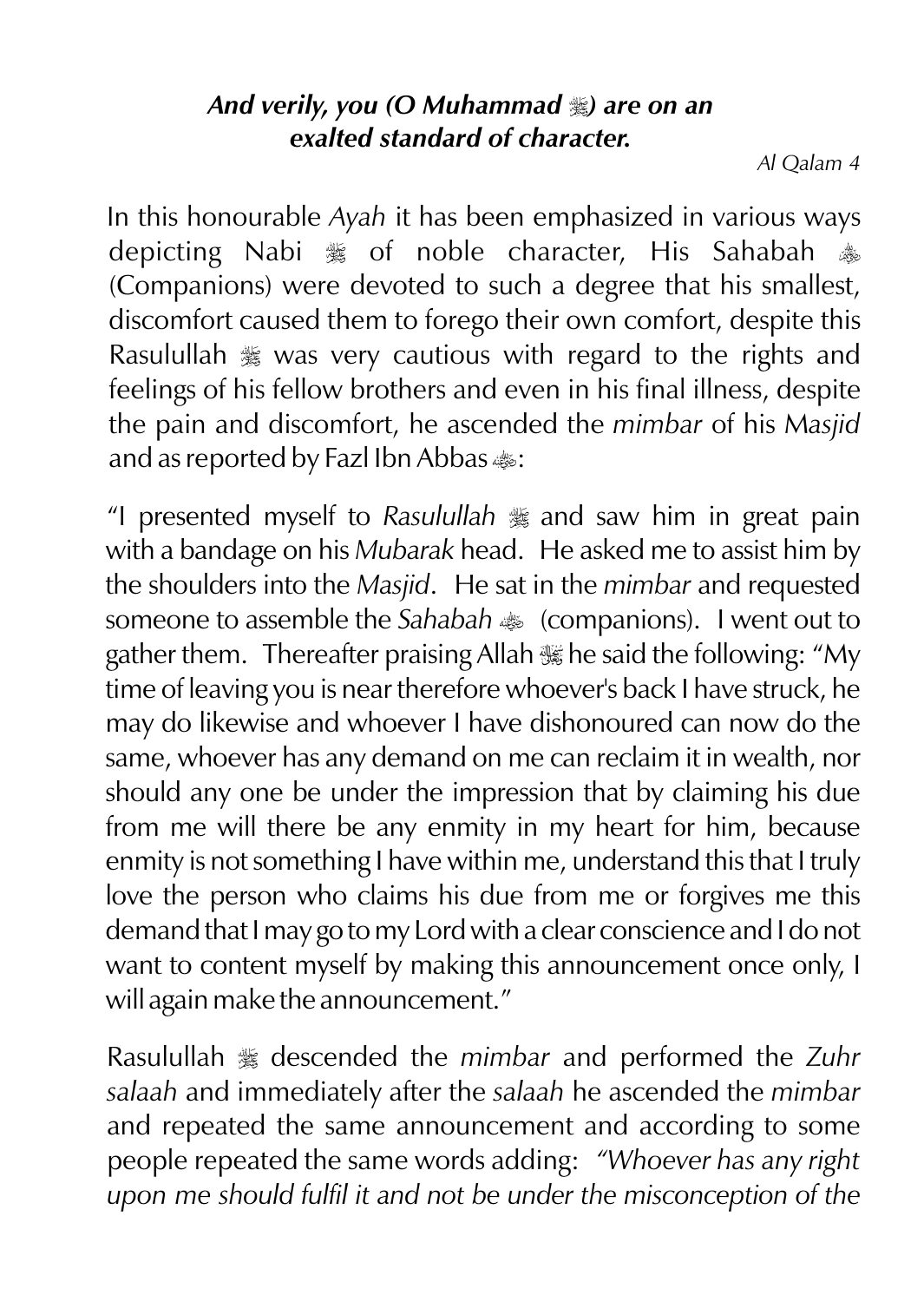*wordly disgrace it would bring, for compared to the hereafter it is minimal indeed."* A person stood up and claimed he was owed three dirhams by Rasulullah  $\frac{4}{36}$  to which Rasulullah  $\frac{4}{36}$  replied: *"I do not wish to accuse you of lying nor to let you undertake any oath but I would like to know the nature of this affair"* He replied: *"A beggar came to you one day and you asked me to give him three dirhams on your behalf to which I complied.*" Rasulullah \*told "Fazl Ibn Abbas  $*$  to give the man three dirhams".

Thereafter different people requested Rasulullah  $\frac{1}{26}$  to make *du'a* on their behalf and mentioned their personal shortcomings to which Umar  $\triangleq$  warned *"You are exposing your sins"* but Nabi  $\triangleq$ said: *"Umar remain silent, verily the disgrace of this world is very much lesser than the disgrace of the akhirah."* Also mentioned in this incident is that after addressing the gathering, Umar  $\triangleq$  also addressed them to which Rasulullah  $\frac{1}{2}$  said: "Umar is with me and I *am with Umar, after my demise truth will remain with Umar wherever he may be.*" Thereafter Rasulullah  $*$  went to the home of the Siddigah, Aisha  $*$  and similarly addressed the gathering of the women as he had addressed the men, and repeated the announcement." *Shamailut Tirmidhi*

#### **XI) FINALLY AN IMPORTANT MESSAGE CONCERNING ONE MISLEADING ASPECT.**

This should be remembered by both, husband and wife, that S*haytan* at times deceives you into thinking that your partner lacks in the fulfillment of your rights or is committing such and such a sin therefore I too should abandon the fulfilling of his rights or commit the said sin. This notion is highly incorrect because each one of them will go separately to their graves and each one will be guestioned by Allah  $\frac{1}{2}$  regarding their misdeeds. However, each one should keep the hereafter before ourselves and ponder about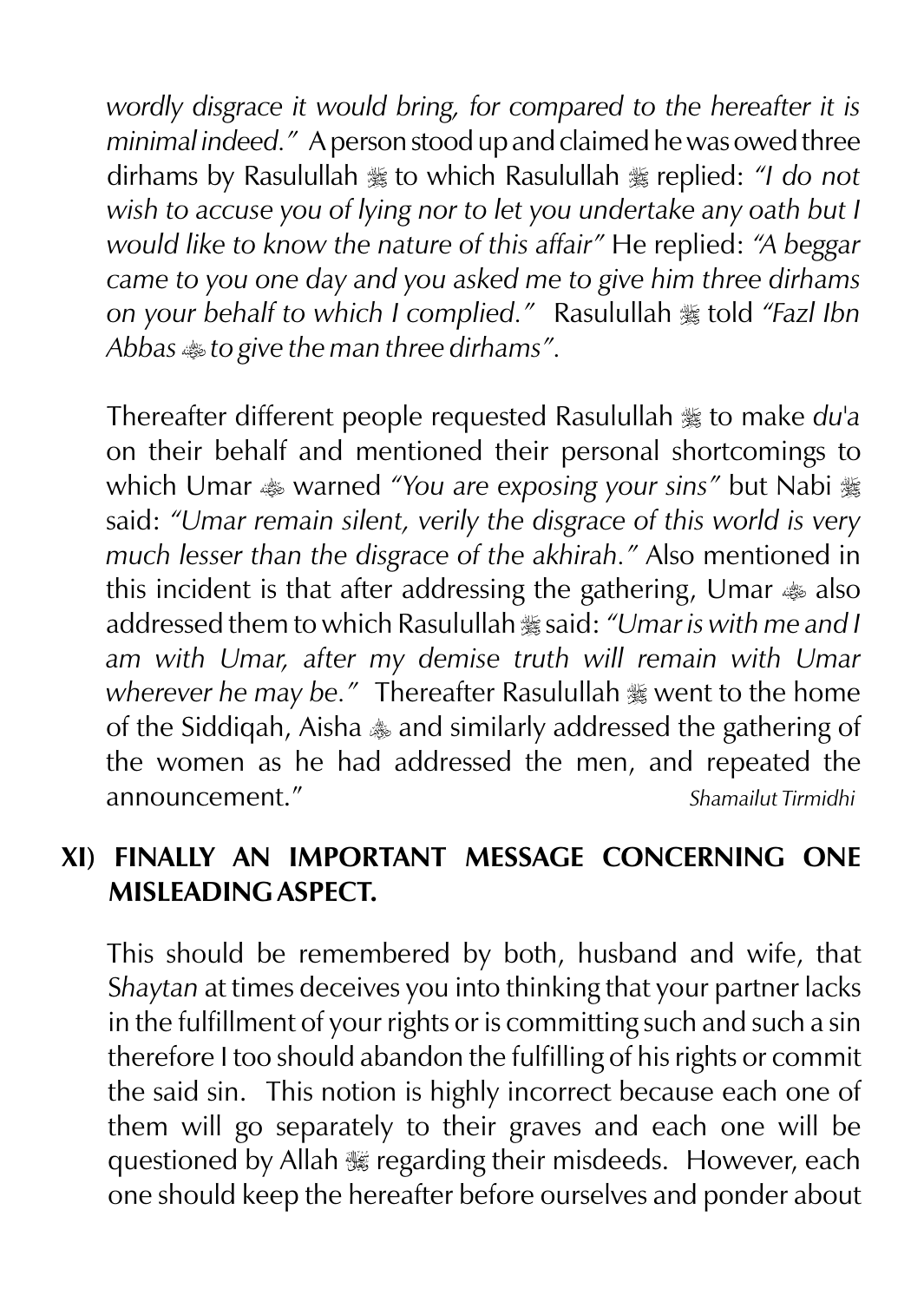the small effort required to keep the self under control thus preparing our *akhirah* (hereafter) and protecting ourselves from the punishment and terrible afflictions of the hereafter and forever stay in comfort and ease. *Ruhul Ma'ani* 

This lifestyle can only be attained by those who are content and pleased with whatever is granted to them by Allah  $\frac{1}{100}$  and are free from greed and avarice, making it obvious that this can only be attained by the people of *Iman* (faith) and those obedient unto the truth. People turning against Allah  $\frac{1}{26}$  and disobeying Him cannot attain this lifestyle despite having the means and comfort; they still find difficulty and disgrace, because of greed they cannot even reach the smallest aspect of contentment. They are constantly engaged in obtaining more wealth and whenever confronted with something against their desire, they show an immediate dislike to the power and working of Allah  $\frac{1}{2}$  and experience great anxiety, sometimes resulting in suicide as is being witnessed today. This has been explicitly mentioned in the *Ayah*:

وَمَنْ أَعْرَضَ عَنْ ذِكْرِيْ فَإِنَّ لَهُ مَعِيْشَةً ضَنْكًا وَّجَشُرُهُ يَوْمَرَ الْقِيْمَةِ أَعْمٰى هِمَّ

### **WA MAN A`RAA `AN DHIKR FA'INNA LAH¤ MA`SHATAN ANKAW-WA NASHURUH¤ YAWMAL QIYMATI A`M**

*"But whosoever turns away from My Reminder (i.e. Neither believes in this Qur'an nor acts on its teachings.) verily, for him is a life of hardship, and We shall raise him up blind on the Day of Resurrection."* 

*Ta Ha 124*

"Whoever turns against my counsel, then for him (before the day of *Qiyamah*, in the world and the *qabr*) will be hardship and on the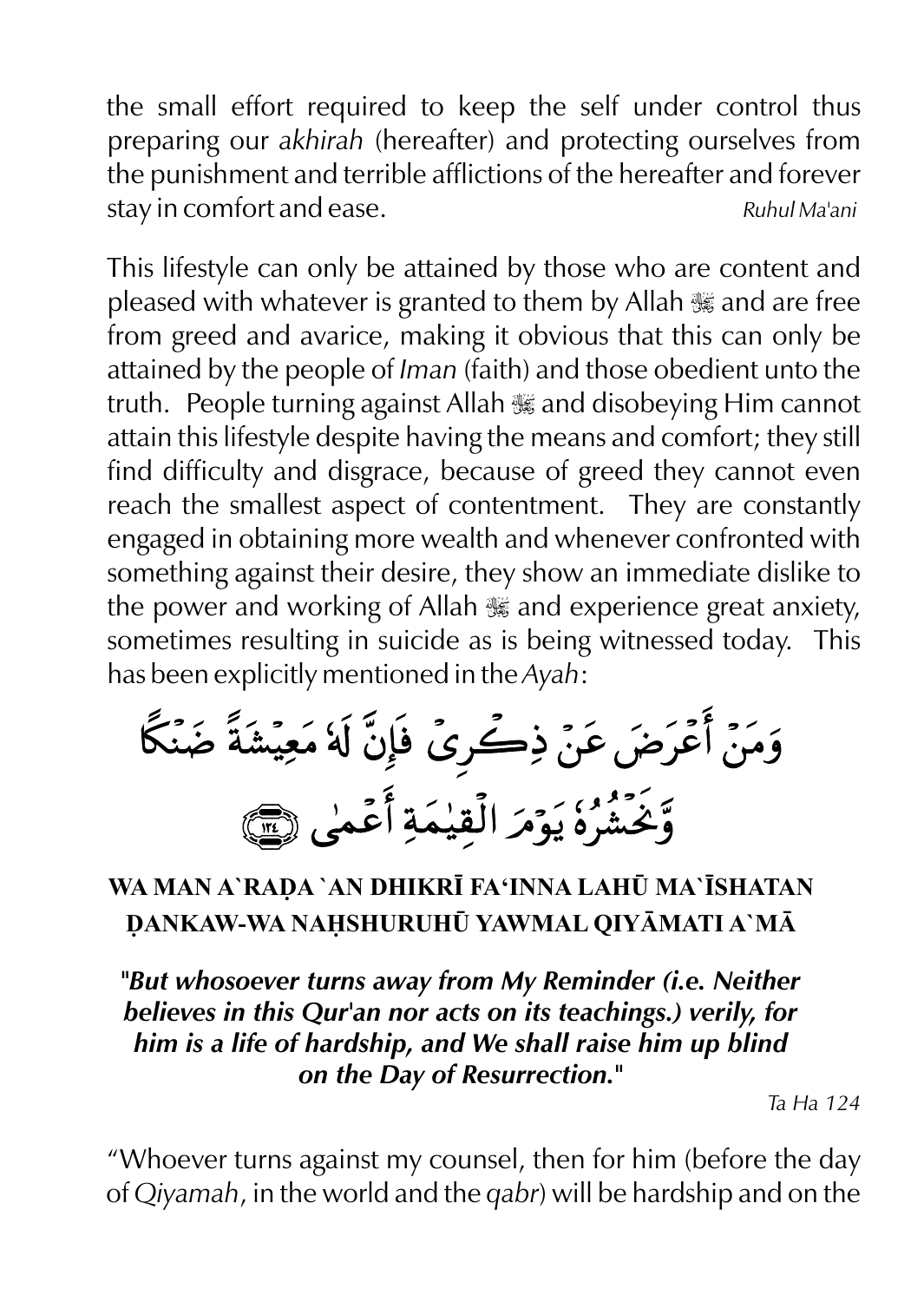day of *Qiyamah* he will be raised from his grave in blindness."

Thus basic knowledge of the *shariah* is necessary for them (these couples) and the creating of a bond with some *Shaikh* (a learned man who correctly applies the *Shariah*), they should Remain engaged in *'llm* and application so that comfort and ease can be achieved in this life as well as eternal purity in the hereafter. May Allah  $\frac{1}{2}$  grant us correct understanding and the ability to act accordingly.

رَبَّنَا هَبْ لَنَا مِنْ أَزْوَاجِنَا وَذُرِّيّٰتِنَا قُرَّةَ أَعْيُرِب وَّاجْعَلْنَا لِلْمُتَّقِيرَ ﴾ إِمَامًا له وَأَنْتَ الْمُسَّتَعَانُ وَعَلَيْكَ الْبَلاَغُ وَوَلاَ حَوْلَ وَلاَقُوَّةَ إِلاَّ بِاللَّهِ الْعَلِيّ الْعَظِيِّمِ ، وَصَلَّى اللَّهُ تَعَالَى عَلَى خَيْرِ خَلْقِهِ سَيِّدِنَا وَمَوَّلاَنَامُحَمَّدٍ وَّالِهٖ وَاَصْحَابِهٖ اَجْمَعِيْنَ ۽ بِرَحْمَتِكَ يااَرْحَمَ الرَّاحِمِيْنَ ۽

**RABBAN HABLAN MIN AZWJIN WA DHURIYYTIN QURRATA A`YUNIW WAJ`ALN LILMUTTAQNA IMM. WA ANTAL MUSTA`N, WA `ALAYKAL BALGH. WA L AWLA WA L QUWWATA ILL BILLHIL-`ALIYYIL-`A¨M. WA SALLAL-LHU TA`L `AL KHAYRI KHALQIH SAYYIDIN WA MAWLN MUAMMADIW-WA LIH WA AS-ABIH AJMA`N. BIRAMATIKA Y ARAMAR-RIMN**

*Our Lord give us from our spouses and offspring the coolness of our eyes. And make us, for the god-fearing*